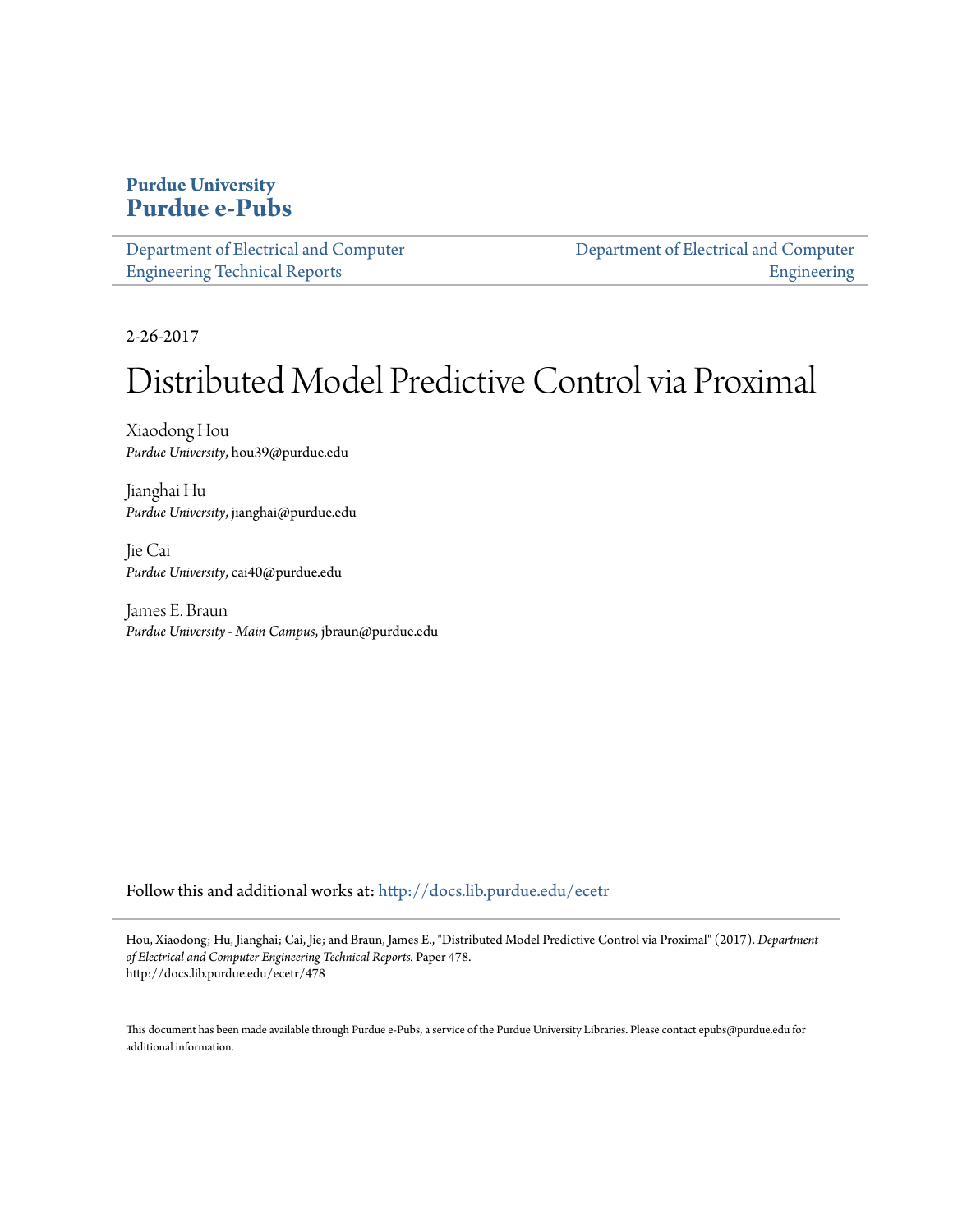# Distributed Model Predictive Control via Proximal Jacobian ADMM for Building Control Applications

Xiaodong Hou, Yingying Xiao, Jie Cai, Jianghai Hu and James E. Braun

#### Abstract

This paper investigates a distributed model predictive control (DMPC) framework for building control applications. The proposed framework is general in that it can be easily customized to solve the dynamic optimization problem for a broad class of multi-zone buildings with relatively complex HVAC systems. The Proximal Jacobian alternating direction method of multipliers (ADMM), a recent variant of the traditional Gauss-Seidel sequential ADMM is employed and adopted to solve the centralized optimization problem, which ultimately leads to an agent-based parallel updating scheme with guaranteed convergence. A case study on the HVAC energy optimization of a multi-zone building is presented to show the effectiveness of the proposed method.

#### I. INTRODUCTION

The building sector consumes over 40% of primary energy in the United States. Advanced building control strategies, especially the model predictive control (MPC) approach, have shown promise to reduce building's heating, ventilation and air-conditioning (HVAC) energy consumption through the dynamic optimization of the interaction of building thermal dynamics with HVAC systems.

However, it has been commonly recognized in the building control community that the engineering cost for building-specific optimal control designs and the implementation cost for deploying advanced controls such as MPC are extremely high. In addition, centralized MPC for large scale buildings usually suffers from poor scalability and high computational burden as the corresponding HVAC configuration and inter-zonal thermal couplings are very complicated.

Xiaodong Hou, Yingying Xiao and Jianghai Hu are with the School of Electrical and Computer Engineering, Purdue University, West Lafayette, IN 47907, USA {hou39, xiao106, jianghai}@purdue.edu.

Jie Cai and James E. Braun are with the School of Mechenical Engineering, Purdue University, West Lafayette, IN 47907, USA {cai40, jbraun}@purdue.edu. This work was supported by the National Science Foundation under Grant No. 1329875.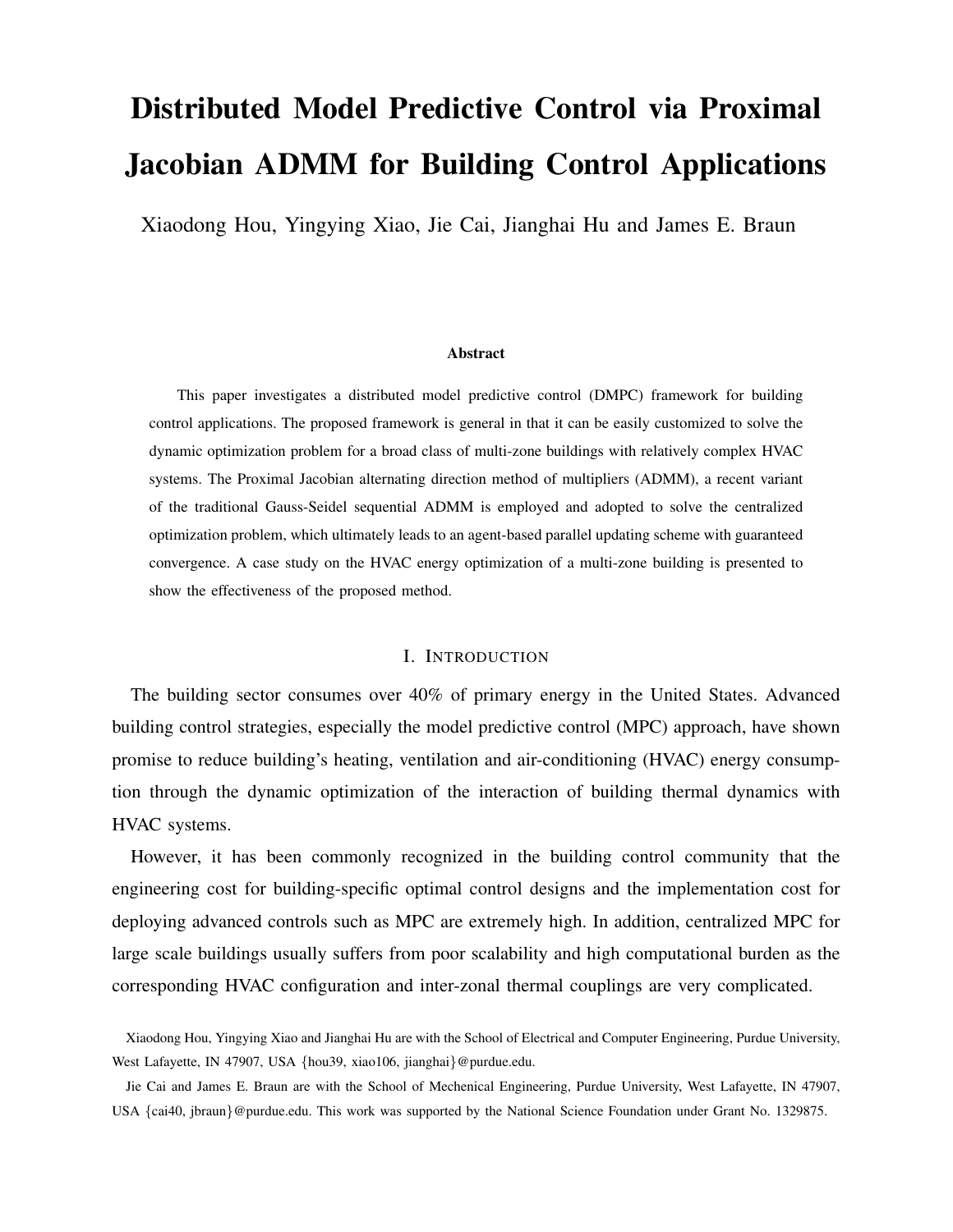Consequently, there has been a growing interest of applying distributed MPC (DMPC) strategies in building control, since they enable the decomposition of the centralized optimization problem into multiple small local problems (structurally or computationally), making it possible for scalable and low computational implementations.

Distributed model predictive control has been studied extensively by the control community. Many of the existing DMPC approaches are built on agent-based negotiation or distributed optimization. For example, an iterative solution approach is introduced in [1] for constrained linear systems coupled through the inputs, and agents negotiate with each other by "making proposals" and evaluating proposals. Dual decomposition and Gauss-Seidel alternating direction method of multipliers (ADMM) are applied to DMPC in [2] and [3]. In addition, the proximal center decomposition method is proposed to solve the DMPC problem [4] for linear systems with coupling in the dynamics; the method in [5] employs a parametric nonconvex decomposition algorithm for DMPC of nonlinear systems with constraint couplings; a Jacobi (parallel) algorithm for cooperative DMPC is provided in [6], considering either dynamic coupling or cost coupling. Interested readers can refer to [7] and [8] for more recent work on DMPC. It should be noted that the aforementioned literature either only considers couplings in the dynamics or only couplings in the cost function, but not both.

On the other hand, there has been much effort of applying DMPC to the building control (especially temperature regulation) problems in recent years. For instance, a DMPC controller based on primal decomposition is given in [9] for a multi-zone building where local control profiles are optimized by the local agents; however, it does not consider the case where there is coupling in the objective function. A simlilar study in [10] utilizes Benders' decomposition to split the centralized problem. A dual decomposition based DMPC is used to solve the temperature regulation problem of a multi-zone building served by a central air handling unit in [11]. However, both of these two studies consider greatly simplified HVAC models.

From the above review, it is evident that there is no general DMPC framework that not only takes dynamic couplings into account, but also handles couplings in the constraints and objective functions. Such a framework is sorely needed because it can be customized to a broad class of realistic building control applications in a straightforward fashion as many building problems involve multiple thermal zones (couplings in thermal dynamics) served by a complex HVAC system with multiple consumers or components (couplings in objective functions and resource constraints).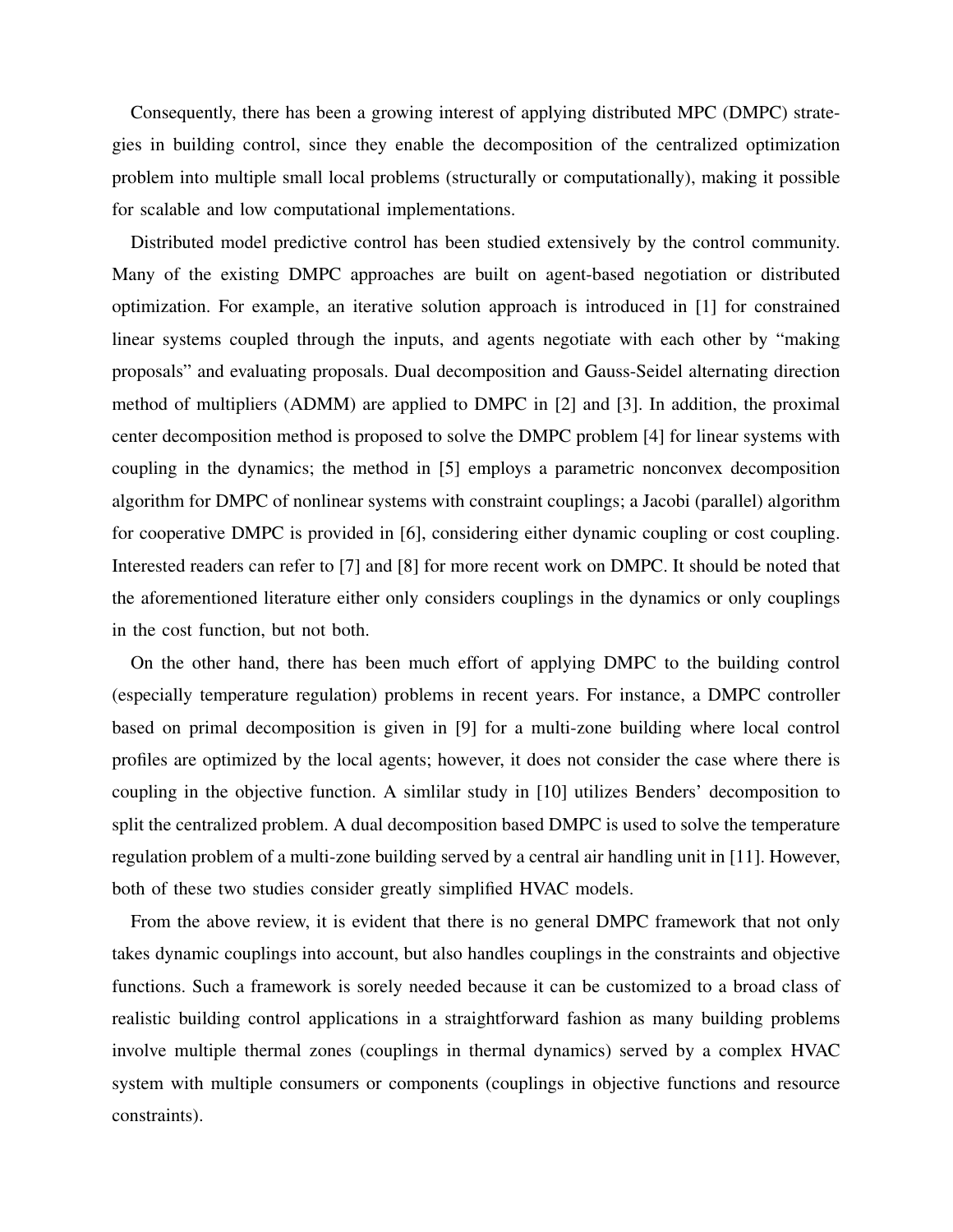This paper aims at providing such a DMPC framework for building control applications. To this end, we start from a fairly general control formulation (system dynamics, cost function, constraints). Through a series of transformations, the centralized optimization problem is cast into a standard form. Then, a decomposition technique recently proposed in the literature, Proximal Jacobian ADMM, is utilized to decompose the centralized problem into several smaller scale local subproblems, each of which is solved iteratively by local agents in parallel. The convergence of local solutions to a central optimal is also established under certain conditions.

While the proposed method may not always have superior performance compared to algorithms or implementations designed specifically for a particular case study, our framework is suited for a series of building control formulations and requries relatively less customization. This attribute of the proposed method makes it amenable for a plug-and-play implementation, which could significantly reduce engingeering costs. It is also worth mentioning that there have been some attempts in this direction, which combine agent-based control with DMPC for building energy minimization and demand reduction [12] [13].

The rest of the paper is organized as follows. In Section II, a description of the system structure under study is given. In Section III, the problem formulation and transformations are presented. The Proximal Jacobian ADMM method for solving DMPC problems is introduced in Section IV. A multi-zone building control case study is presented in Section V to show the effectiveness of the proposed method. Finally, some concluding remarks are given in Section VI.

#### II. SYSTEM DESCRIPTION

# *A. Notation*

In this paper, the following notations will be used. N: set of non-negative integers.  $\mathbb{R}^n$ : ndimensional Euclidean space.  $\mathbb{R}^{n \times m}$ : set of all  $n \times m$  real matrices.  $A^{\top}$ : transpose of matrix A.  $A \succ 0$ : matrix A is symmetric positive definite.  $\|\cdot\|$ : Euclidean norm of a vector or spectral norm of a matrix.  $||x||_A =$ √  $\overline{x^{\top}Ax}$ : A-norm of vector  $x \in \mathbb{R}^n$  for  $A \succ 0$ .  $|\mathcal{P}|$ : cardinality of a set  $\mathcal{P}$ . diag $(A, B, C)$ : block diagonal matrix with diagonal blocks as matrices A, B and C.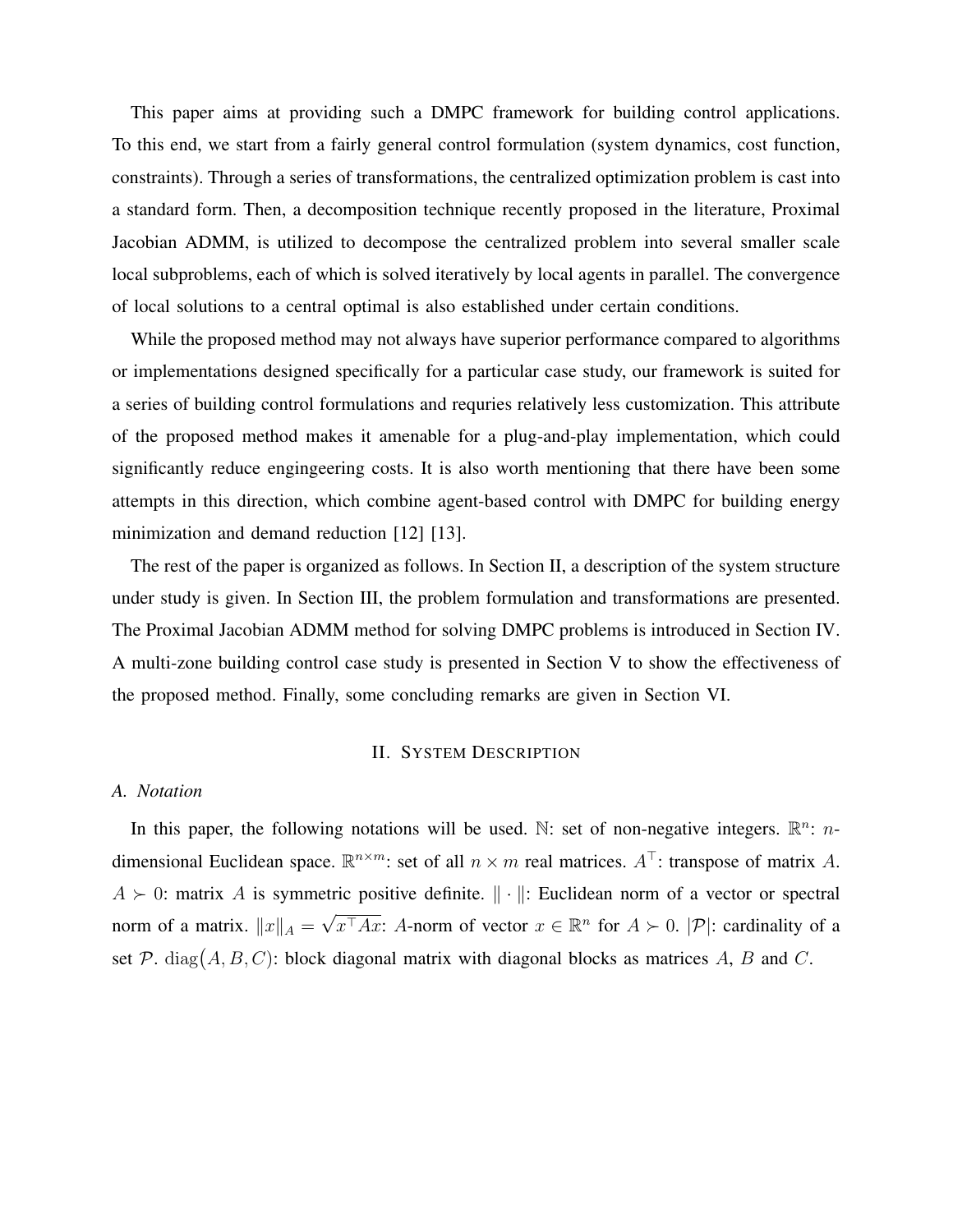### *B. System Dynamics*

Suppose the building under study consists of  $L$  thermal zones. The thermal dynamics of the ith zone are characterized by the following discrete-time affine system,

$$
x_i(k+1) = A_{ii}x(k) + \sum_{j \in \mathcal{N}_i} A_{ij}x_j(k) + B_{ii}u_i(k) + \sum_{j \in \mathcal{M}_i} B_{ij}u_j(k) + F_i w_i(k), \quad i = 1, ..., L,
$$
\n(1)

where  $k \in \mathbb{N}$ ,  $x_i(k) \in \mathbb{R}^{n_i}$  are the local state variables (zone air temperature, floor, wall temperatures, etc.),  $u_i(k) \in \mathbb{R}^{m_i}$  is the local control input (such as supply air temperature, supply air flow rate, or sensible cooling),  $w_i(k) \in \mathbb{R}^{p_i}$  is the uncontrollable input (ambient temperature, solar radiation, occupants);  $A_{ij} \in \mathbb{R}^{n_i \times n_j}$  and  $B_{ij} \in \mathbb{R}^{n_i \times m_i}$  are constant system matrices. We assume that there is one agent dedicated for the local optimization and decision making of each zone, i.e, this agent will determine the control input as well as the corresponding zone temperature profile of the given zone.  $\mathcal{N}_i$  and  $\mathcal{M}_i$  represent the set of agents that have influence on the state  $x_i$  through their local states and controls, respectively.

The overall building thermal dynamics are given by

$$
x(k+1) = Ax(k) + Bu(k) + Fw(k),
$$

where  $x(k)$ ,  $u(k)$  and  $w(k)$  are the concatenations of the corresponding local variables. Note that an agent may be coupled through states or control inputs with other agents. A fairly broad class of buildings can be represented by this model as it encompasses the possible inter-zonal thermal couplings (open space, window, corridor) and couplings across zones through control inputs.

#### *C. Constraints*

Two common types of constraints in building problems are considered in this paper: local and shared constraints. Firstly, each thermal zone and its HVAC equipment are subject to local state and control input constraints of the form

$$
x_i(k) \in \mathcal{X}_i(k), \quad u_i(k) \in \mathcal{U}_i(k), \quad i = 1, \dots, L,
$$
 (2)

where  $\mathcal{X}_{i}(k)$  and  $\mathcal{U}_{i}(k)$  are assumed to be time-varying compact convex sets. These local constraints usually arise due to thermal comfort requirements and HVAC operation constraints.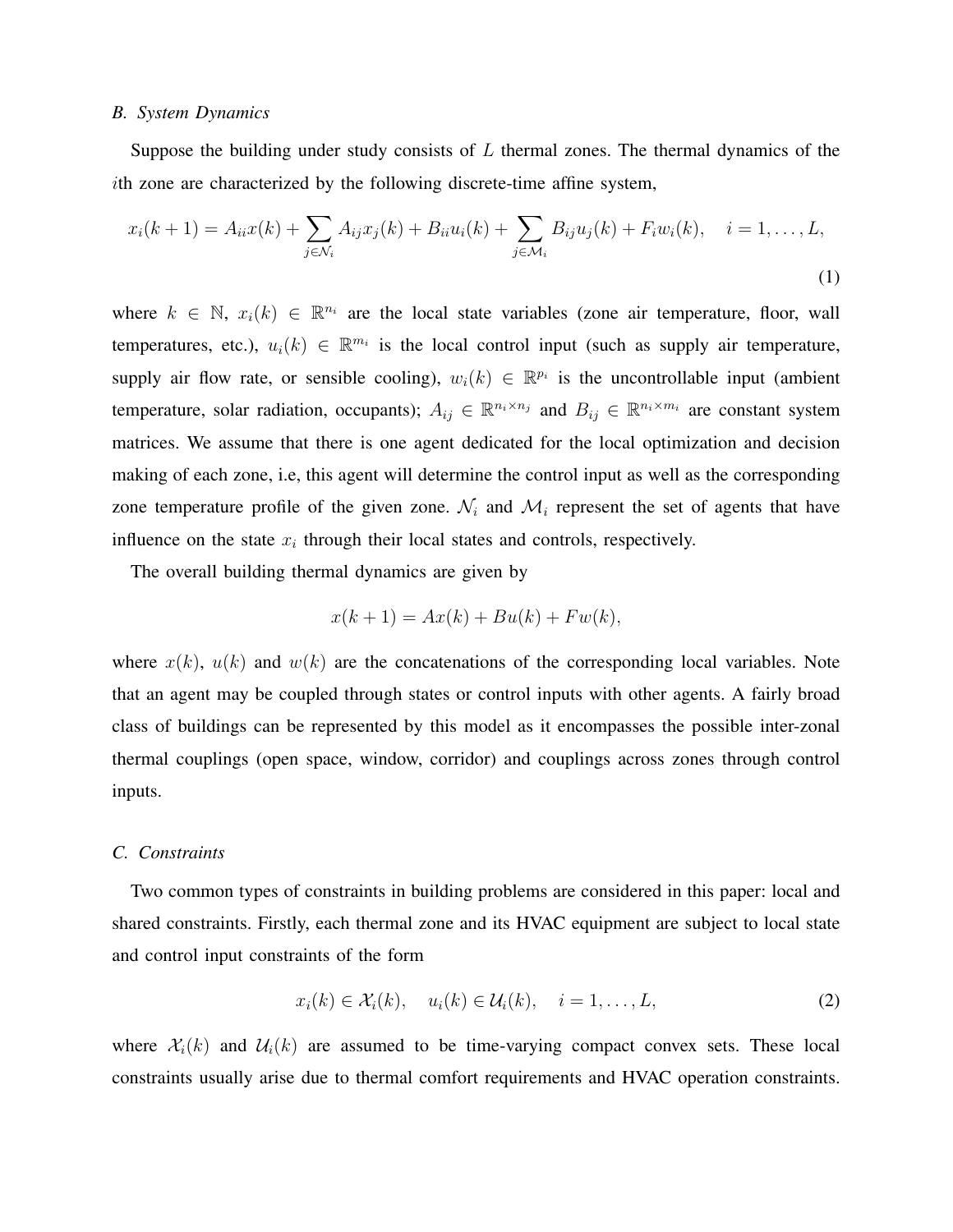For example, zone air temperatures should be maintained inside comfort intervals; sensible cooling injected into the room space from a rooftop unit (RTU) cannot exceed the RTU's capacity.

Secondly, shared constraints often involve different HVAC equipment and their corresponding agents, representing some "shared resources" in the whole system. For instance, several variable air volume (VAV) units may be served by a central air handling unit (AHU), hence the total air flow rate through individual VAVs is smaller than that provided by the AHU. In this study, we consider shared constraints of the following form

$$
\sum_{i=1}^{L} h_i(k) q_i(x_i(k)) \le h_0(k), \quad \sum_{i=1}^{L} g_i(k) r_i(u_i(k)) \le g_0(k), \tag{3}
$$

where  $h_i(k)$ ,  $g_i(k) \in \mathbb{R}$ ,  $i = 1, \ldots, L$ , are time-dependent constants;  $q_i(\cdot)$  and  $r_i(\cdot)$  are convex functions of  $x_i$  and  $u_i$ , respectively. Notice that  $q_i$  and  $r_i$  will be set to zero if the corresponding zone or equipment is not involved in the shared constraint. The current formulation can be easily generalized to the case with multiple shared constraints.

# *D. Objective Function*

In many building control problems, the objective function to be minimized approximates the total HVAC energy bill in a certain prediction horizon. Extra terms that represent demand charges may also be included in the objective function. It is not uncommon to have couplings in the objective function across different HVAC equipment. A simple example is given by different HVAC components in a single building or a cluster of buildings all sharing the same cooling source, e.g., a central chiller plant.

To accommodate the situation where there are multiple cooling/heating sources, we consider the following infinite horizon global objective function,

$$
J_{\infty} = \sum_{k=0}^{\infty} \sum_{i=1}^{L} f_i(x_i, u_i, x_{j \in \mathcal{P}_i}, u_{j \in \mathcal{Q}_i}).
$$
\n(4)

Here, each  $f_i$  represents the energy consumption of certain HVAC equipments that share one cooling/heating source, and is assumed to be a closed, convex function in each argument;  $P_i$ and  $\mathcal{Q}_i$  (not necessarily the same as  $\mathcal{N}_i$  and  $\mathcal{M}_i$ ) represent the set of agents that have influence on the local cost function of agent i through  $x_j$  and  $u_j$ , respectively.

Remark 1. *The current formulation is very general as it takes into account couplings in states, control inputs, and cost functions among different agents. Many systems in the literature can be treated as special cases of this formulation.*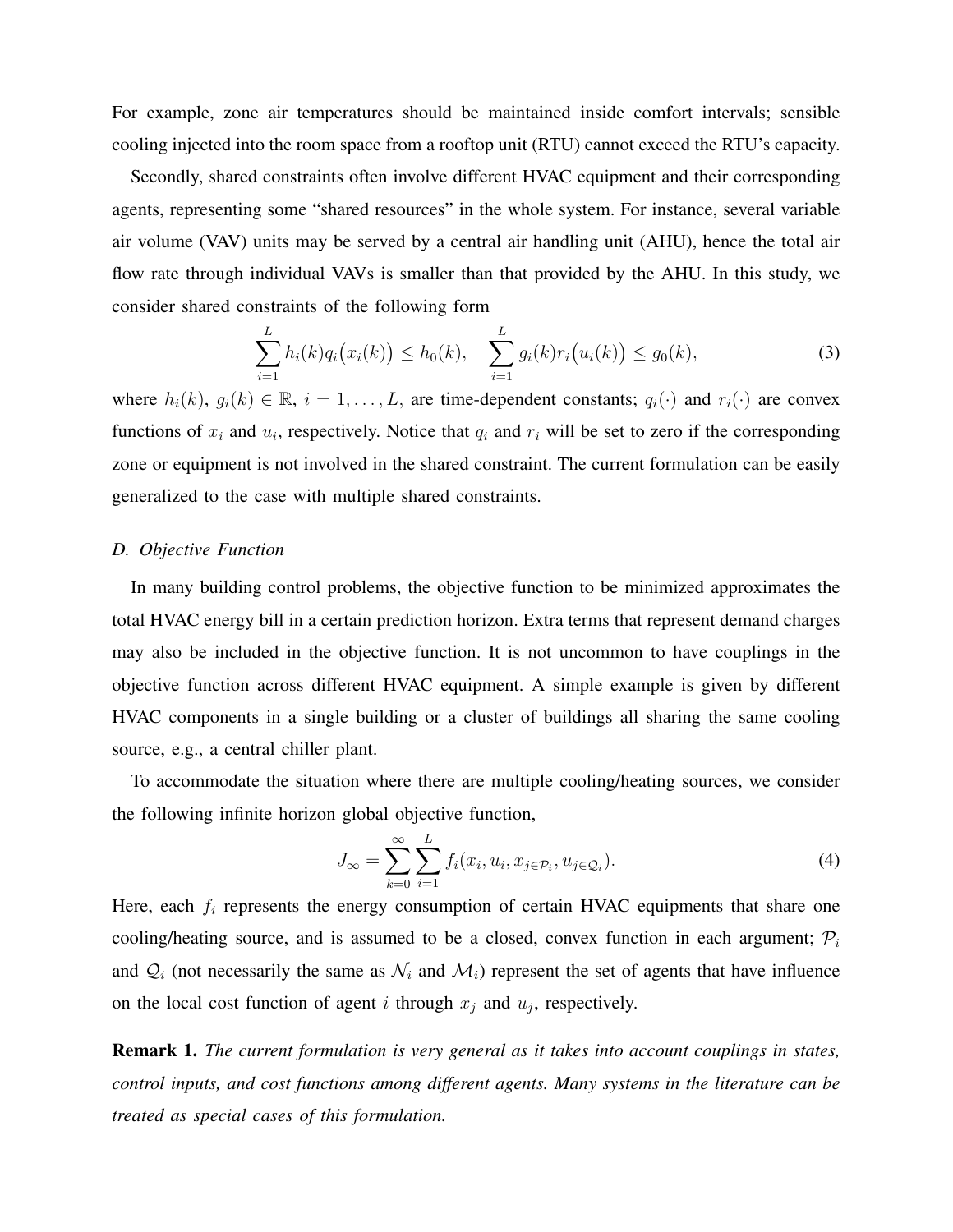# III. PROBLEM FORMULATION

#### *A. Centralized Optimization Problem*

The MPC scheme replaces the infinite horizon objective function in (4) with a finite horizon one. The prediction horizon is assumed to be  $N$ , and the corresponding optimization problem is solved at each time step in a receding horizon fashion. For notational simplicity, the current time index is assumed to be 0 and we will use  $x(k)$  and  $u(k)$  to represent the predicted state and control input that are  $k$  steps after the current step.

The centralized optimization problem at each time instance can then be formulated as

minimize 
$$
J = \sum_{k=0}^{N-1} \sum_{i=1}^{L} f_i(x_i, u_i, x_{j \in \mathcal{P}_i}, u_{j \in \mathcal{Q}_i})
$$
  
\nsubject to  $x(k+1) = Ax(k) + Bu(k) + Fw(k)$ ,  
\n
$$
\sum_{i=1}^{L} h_i(k+1)q_i(x_i(k+1)) \leq h_0(k+1),
$$
\n
$$
\sum_{i=1}^{L} g_i(k)r_i(u_i(k)) \leq g_0(k),
$$
\n
$$
x_i(k+1) \in \mathcal{X}_i(k+1), \quad u_i(k) \in \mathcal{U}_i(k),
$$
\n
$$
i = 1, ..., L, \quad k = 0, 1, ..., N - 1.
$$

The above optimization problem can be more compactly represented as

$$
\begin{aligned}\n\text{minimize} \quad & J = \sum_{i=1}^{L} F_i(\mathbf{x}_i, \mathbf{u}_i, \mathbf{x}_{j \in \mathcal{P}_i}, \mathbf{u}_{j \in \mathcal{Q}_i}) \\
\text{subject to} \quad & \mathbf{x} = \Omega x(0) + \Phi \mathbf{u} + \Psi \mathbf{w}, \\
& \mathbf{H} \widehat{\mathbf{q}}(\mathbf{x}) \leq \mathbf{h}_0, \quad \mathbf{G} \widehat{\mathbf{r}}(\mathbf{u}) \leq \mathbf{g}_0, \\
& \mathbf{x}_i \in \mathcal{X}_{Ni}, \quad \mathbf{u}_i \in \mathcal{U}_{Ni}, \quad i = 1, \dots, L,\n\end{aligned}
$$
\n
$$
\begin{aligned}\n\text{(5)} \\
\text{subject to} \quad & \mathbf{x}_i \in \mathcal{X}_{Ni}, \quad \mathbf{u}_i \in \mathcal{U}_{Ni}, \quad i = 1, \dots, L,\n\end{aligned}
$$

where  $\mathcal{X}_{Ni} = \prod_{k=1}^{N} \mathcal{X}_i(k)$ ,  $\mathcal{U}_{Ni} = \prod_{k=0}^{N-1} \mathcal{U}_i(k)$ ,  $F_i(\cdot) = \sum_{k=0}^{N-1} f_i(\cdot)$ ;  $\Omega$ ,  $\Phi$ ,  $\Psi$  are block matrices that represent the overall dynamics in the whole prediction horizon, and

$$
\mathbf{x}_{i} = [x_{i}^{\top}(1) \cdots x_{i}^{\top}(N)]^{\top}, \quad \mathbf{u}_{i} = [u_{i}^{\top}(0) \cdots u_{i}^{\top}(N-1)]^{\top},
$$
\n
$$
\mathbf{x} = [x^{\top}(1) \cdots x^{\top}(N)], \quad \mathbf{u} = [u^{\top}(0) \cdots u^{\top}(N-1)], \quad \mathbf{w} = [w^{\top}(0) \cdots w^{\top}(N-1)]^{\top},
$$
\n
$$
\mathbf{H} = \text{diag}(h^{\top}(1) \cdots h^{\top}(N)), \quad \mathbf{G} = \text{diag}(g^{\top}(0) \cdots g^{\top}(N-1)),
$$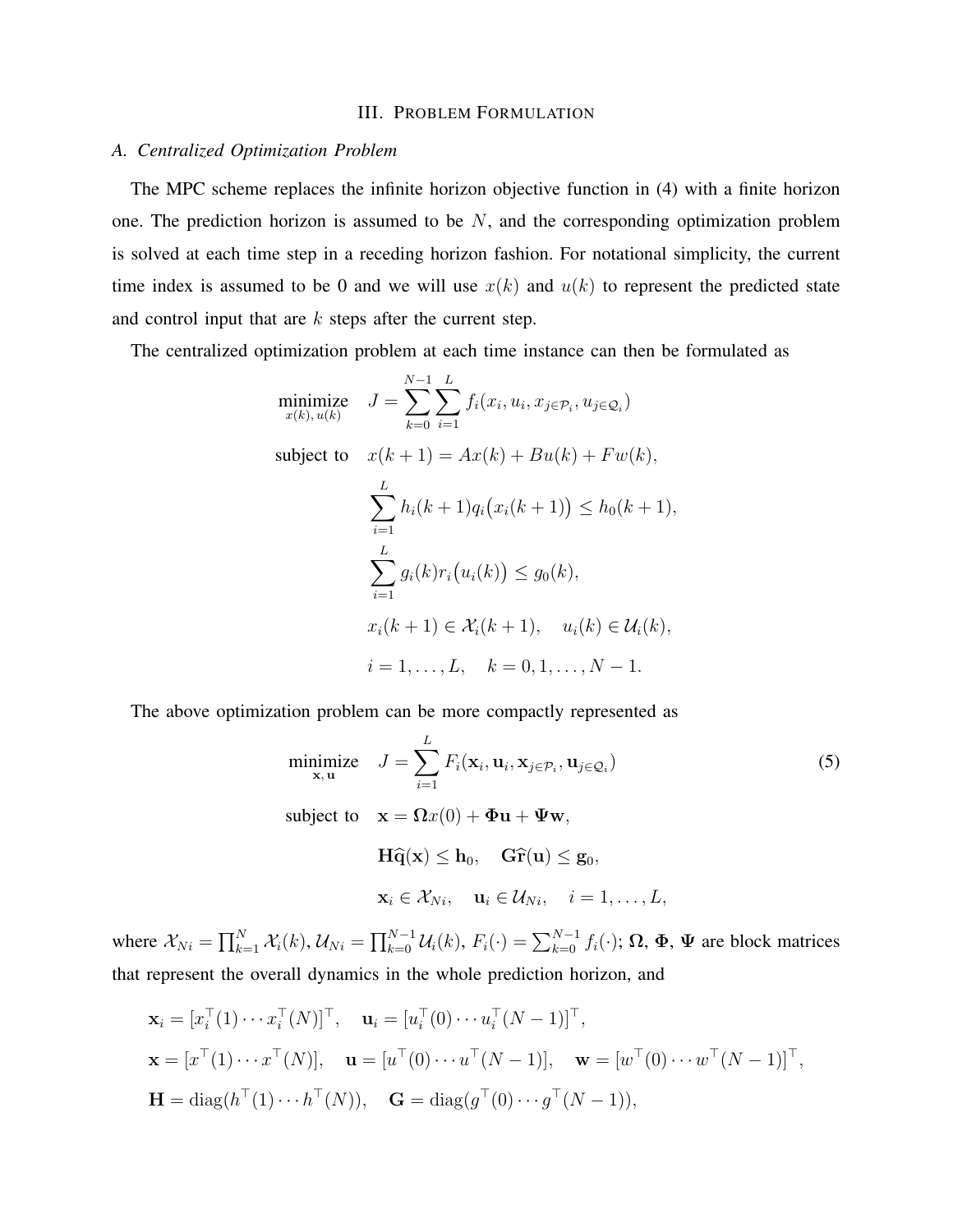$$
h(k) = [h_1(k) \cdots h_L(k)]^\top, \quad g(k) = [g_1(k) \cdots g_L(k)]^\top,
$$
  

$$
\widehat{\mathbf{q}}(\mathbf{x}) = [\widehat{q}^\top(x(1)) \cdots \widehat{q}^\top(x(N))]^\top, \quad \widehat{\mathbf{r}}(\mathbf{u}) = [\widehat{r}^\top(u(0)) \cdots \widehat{r}^\top(u(N-1))]^\top,
$$
  

$$
\widehat{q}(x(k)) = [q_1(x_1(k)) \cdots q_L(x_L(k))]^\top, \quad \widehat{r}(u(k)) = [r_1(x_1(k)) \cdots r_L(x_L(k))]^\top.
$$

If we stack x and u into a single optimization variable  $y = [u^\top, x^\top]^\top$ , then optimization problem (5) is cast as

minimize 
$$
J = \sum_{i=1}^{L} F_i(\mathbf{y}_i, \mathbf{y}_{j \in \mathcal{P}_i \cup \mathcal{Q}_i})
$$
  
\nsubject to  $\hat{\mathbf{A}}_{eq} \mathbf{y} = \hat{\mathbf{b}}_{eq}, \quad \hat{\mathbf{A}}_{in} \hat{\mathbf{p}}(\mathbf{y}) \leq \hat{\mathbf{b}}_{in},$   
\n $\mathbf{y}_i \in \mathcal{Y}_{Ni}, \quad i = 1, ..., L,$  (6)

where  $\mathbf{y}_i = [\mathbf{u}_i^\top, \mathbf{x}_i^\top]^\top$ ,  $\mathcal{Y}_{Ni} = \mathcal{U}_{Ni} \times \mathcal{X}_{Ni}$ , and

$$
\widehat{\mathbf{A}}_{eq} = \begin{bmatrix} -\Phi & I \end{bmatrix}, \quad \widehat{\mathbf{b}}_{eq} = \Omega x(0) + \Psi \mathbf{w},
$$
\n
$$
\widehat{\mathbf{A}}_{in} = \begin{bmatrix} \mathbf{H} & \mathbf{0} \\ \mathbf{0} & \mathbf{G} \end{bmatrix}, \quad \widehat{\mathbf{b}}_{in} = \begin{bmatrix} \mathbf{h}_0 \\ \mathbf{g}_0 \end{bmatrix}, \quad \widehat{\mathbf{p}}(\mathbf{y}) = \begin{bmatrix} \widehat{\mathbf{q}}(\mathbf{x}) \\ \widehat{\mathbf{r}}(\mathbf{u}) \end{bmatrix},
$$

where I and 0 are identity matrix and zero matrix of proper dimensions, respectively. We call  $y_i$  the local private variable of agent *i*.

#### *B. Consensus Constraint*

Because of the couplings in constraints and the objective function, the centralized optimization problem is not readily separable for a distributed solution.

The objective function can be decoupled by introducing local copies of coupling variables for each agent and enforcing all the local copies to have the same value through extra consensus constraints. For example, agent i is coupled with  $y_{j \in \mathcal{P}_i \cup \mathcal{Q}_i}$  in the local cost function  $F_i$ . Then, a local copy of  $y_{j \in P_i \cup Q_i}$  for agent i can be introduced as  $\hat{y}_i$ . Notice that  $\hat{y}_i$  is used for the sake of notational simplicity; whereas only copies of  $x_{j \in \mathcal{P}_i}$  and  $u_{j \in \mathcal{Q}_i}$  need to be included in  $\hat{y}_i$ . With these extra variables, the optimization problem becomes

$$
\underset{\mathbf{y}}{\text{minimize}} \quad J = \sum_{i=1}^{L} F_i(\mathbf{y}_i, \widehat{\mathbf{y}}_i) \tag{7}
$$

subject to  $\hat{A}_{eq}y = \hat{b}_{eq}, \quad \hat{A}_{in}\hat{p}(y) \leq \hat{b}_{in},$ 

$$
\mathbf{E}_i \mathbf{y} = \widehat{\mathbf{y}}_i, \quad \mathbf{y}_i \in \mathcal{Y}_{Ni}, \quad i = 1, \ldots, L,
$$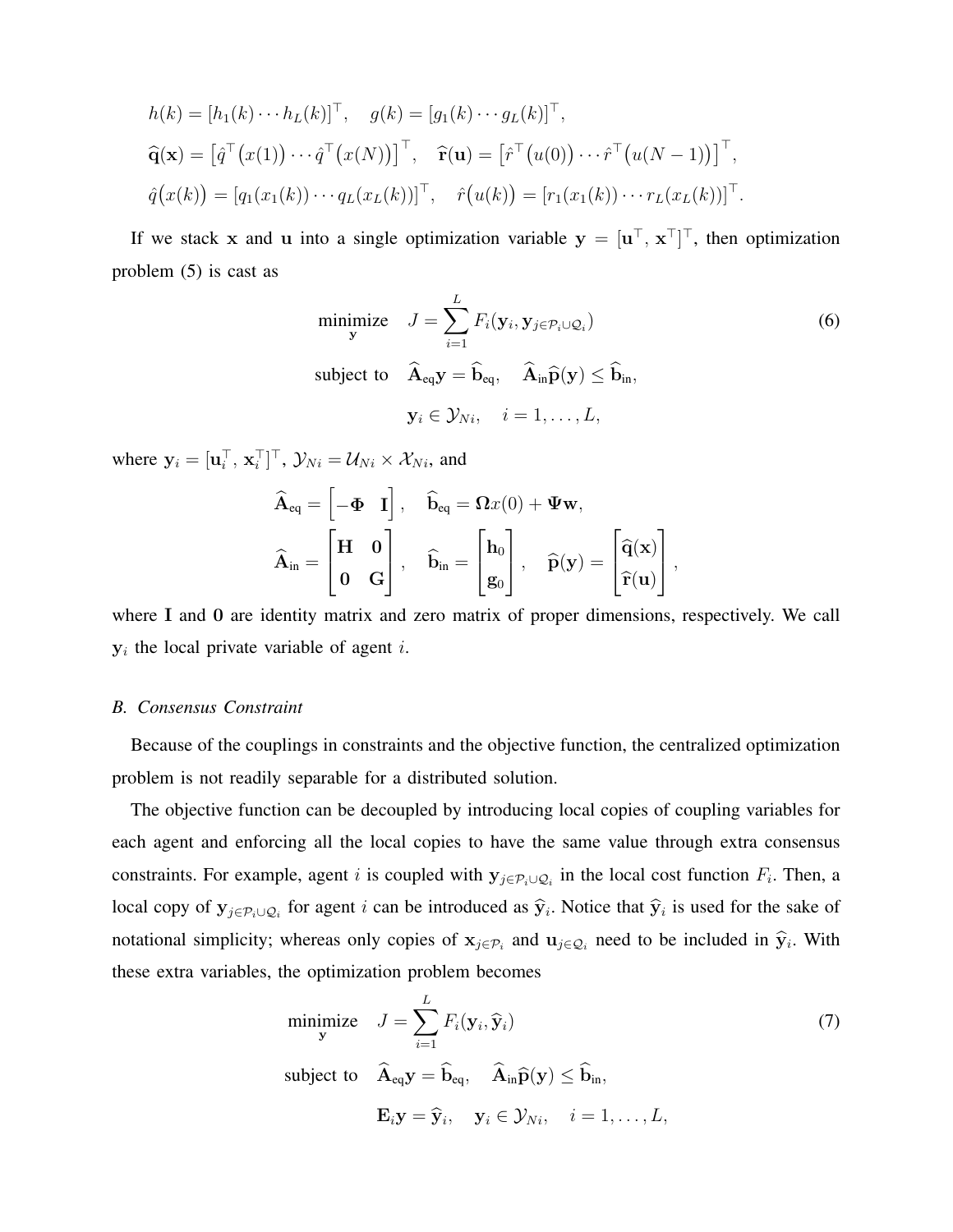where  $\mathbf{E}_i$  is a matrix with elements of value 0 or 1. Each row of  $\mathbf{E}_i$  has only one non-zero element, which enforces the local copy at agent  $i$  to be the same as the original variable at its neighbouring agent  $j \in \mathcal{P}_i \cup \mathcal{Q}_i$ . Hence, all local copies of the same private variable will have a consistent value.

# IV. DISTRIBUTED SOLUTION VIA PROXIMAL JACOBIAN ADMM

By combining the two equality constraints and introducing a slack variable  $z_0$ , the optimization problem (7) can be equivalently transformed into

minimize 
$$
J = \sum_{i=0}^{L} F_i(\mathbf{z}_i)
$$
 (8)  
subject to  $\mathbf{A}\mathbf{z} = \mathbf{b}$ ,  $\mathbf{C}\mathbf{p}(\mathbf{z}) = \mathbf{d}$ ,  
 $\mathbf{z}_i \in \mathcal{Z}_{Ni}$ ,  $i = 0, ..., L$ ,

where

$$
\begin{aligned} \mathbf{A} &= \begin{bmatrix} \widehat{\mathbf{A}}_{eq} & \mathbf{0} & \mathbf{0} \\ \mathbf{E} & -\mathbf{I}_b & \mathbf{0} \end{bmatrix}, \quad \mathbf{C} = \begin{bmatrix} \widehat{\mathbf{A}}_{in} & \mathbf{0} & \mathbf{I} \end{bmatrix}, \\ \mathbf{p}(\mathbf{z}) &= \begin{bmatrix} \widehat{\mathbf{p}}^{\top}(\mathbf{y}) & \widehat{\mathbf{y}}^{\top} & \mathbf{z}_0^{\top} \end{bmatrix}^{\top}, \quad \mathbf{z} = \begin{bmatrix} \mathbf{y}^{\top} & \widehat{\mathbf{y}}^{\top} & \mathbf{z}_0^{\top} \end{bmatrix}^{\top}, \\ \mathbf{b} &= \begin{bmatrix} \widehat{\mathbf{b}}_{eq}^{\top} & \mathbf{0}^{\top} \end{bmatrix}^{\top}, \quad \mathbf{d} = \widehat{\mathbf{b}}_{in}, \quad \mathbf{E} = \begin{bmatrix} \mathbf{E}_{1}^{\top} & \cdots & \mathbf{E}_{L}^{\top} \end{bmatrix}^{\top}, \end{aligned}
$$

and  $\hat{\mathbf{y}} = [\hat{\mathbf{y}}_1^\top, \dots, \hat{\mathbf{y}}_L^\top]^\top$ ;  $\mathbf{z}_i = [\mathbf{y}_i^\top, \hat{\mathbf{y}}_i^\top]^\top \in \mathcal{Z}_{Ni} = \{(\mathbf{y}_i, \hat{\mathbf{y}}_i)|\mathbf{y}_i \in \mathcal{Y}_{Ni}\}$  for  $i = 1, \dots, L$ ;  $\mathcal{Z}_{N_0}$ is the positive orthant, and  $F_0(z_0) = 0$ . In addition,  $I_b$  is a block identity matrix of proper dimension.

In the optimization problem (8), with the objective function being the sum of local cost functions of individual agents, the only coupling that hinders a direct decomposition into subproblems are the two equality constraints. To overcome this, we introduce the augmented Lagrangian function and dual variables as follows.

#### *A. Augmented Lagrangian and Dual Problem*

First notice that, the elements in z can be re-ordered as  $z = [z_0^\top, \dots, z_L^\top]^\top$ , where  $z_i =$  $[\mathbf{y}_i^\top, \hat{\mathbf{y}}_i^\top]^\top$ ,  $i = 1, ..., L$ , is the decision variable of agent *i* (an additional agent will determine  $z_0$ ). For the optimization problem (8), an augmented Lagrangian function is formulated as,

$$
\mathcal{L}_{\rho}(\mathbf{z}, \lambda, \mu) = \sum_{i=0}^{L} F_i(\mathbf{z}_i) + \lambda^{\top} (\mathbf{A}\mathbf{z} - \mathbf{b}) + \mu^{\top} (\mathbf{C}\mathbf{p}(\mathbf{z}) - \mathbf{d}) + \frac{\rho_1}{2} ||\mathbf{A}\mathbf{z} - \mathbf{b}||^2 + \frac{\rho_2}{2} ||\mathbf{C}\mathbf{p}(\mathbf{z}) - \mathbf{d}||^2
$$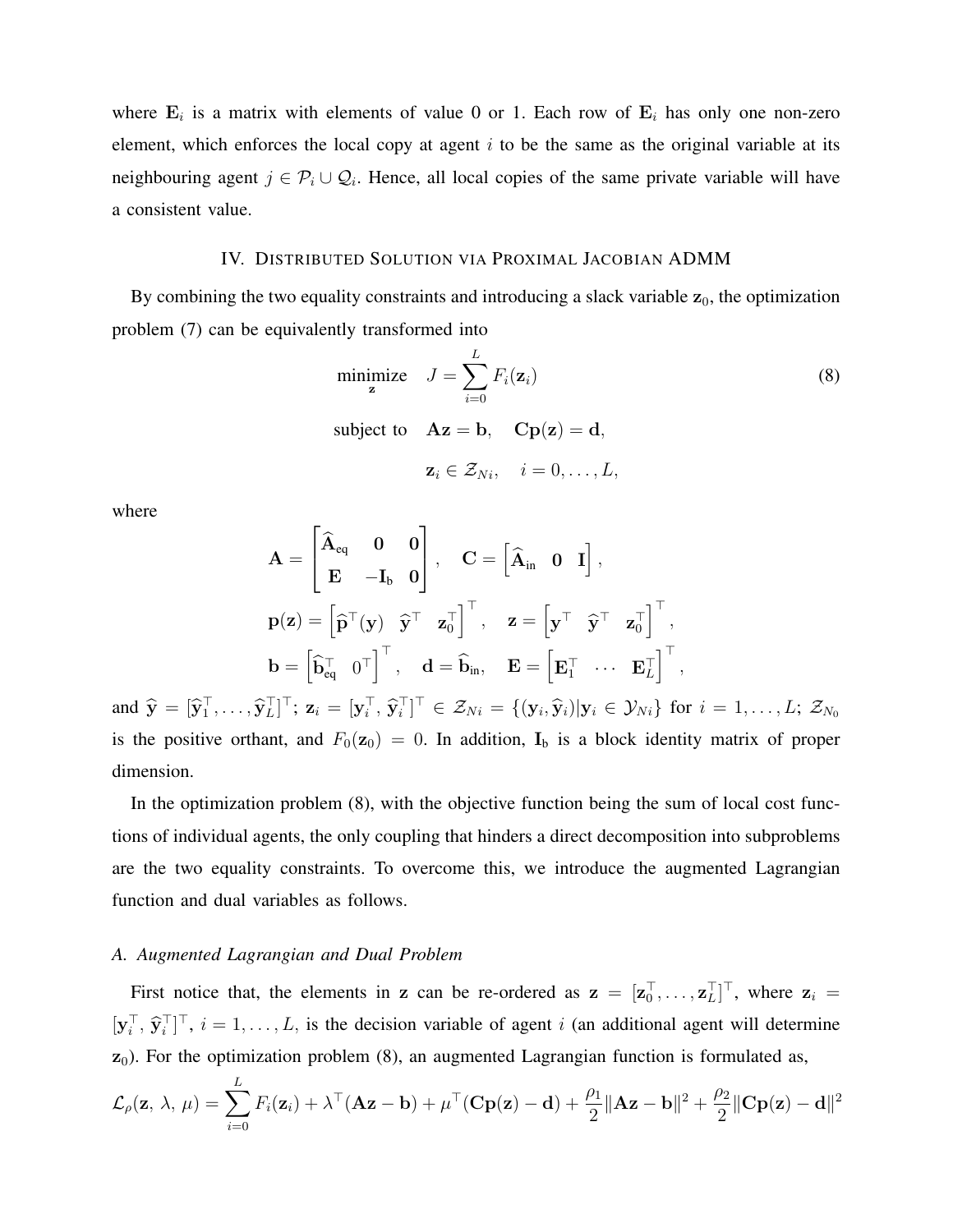$$
= \sum_{i=0}^{L} F_i(\mathbf{z}_i) + \lambda^{\top} \Big( \sum_{i=0}^{L} \mathbf{A}_i \mathbf{z}_i - \mathbf{b} \Big) + \frac{\rho_1}{2} \left\| \sum_{i=0}^{L} \mathbf{A}_i \mathbf{z}_i - \mathbf{b} \right\|^2
$$
  
+  $\mu^{\top} \Big( \sum_{i=0}^{L} \mathbf{C}_i \mathbf{p}_i(\mathbf{z}_i) - \mathbf{d} \Big) + \frac{\rho_2}{2} \left\| \sum_{i=0}^{L} \mathbf{C}_i \mathbf{p}_i(\mathbf{z}_i) - \mathbf{d} \right\|^2$   
=  $\sum_{i=0}^{L} \mathcal{L}_i(\mathbf{z}_i, \lambda, \mu) - \lambda^{\top} \mathbf{b} - \mu^{\top} \mathbf{d} + \phi(\mathbf{z})$ 

where  $\lambda$ ,  $\mu$  are the Lagrange multipliers, or dual variables;  $\rho_1 > 0$  and  $\rho_2 > 0$  are the penalty parameters;  $\mathcal{L}_i(\mathbf{z}_i, \lambda, \mu) = F_i(\mathbf{z}_i) + \lambda^\top \mathbf{A}_i \mathbf{z}_i + \mu^\top \mathbf{C}_i \mathbf{p}_i(\mathbf{z}_i)$  and  $\phi(\mathbf{z}) = \frac{\rho_1}{2} \|\sum_{i=0}^L \mathbf{A}_i \mathbf{z}_i - \mathbf{b}\|^2 +$  $\rho_2$  $\frac{22}{2} \|\sum_{i=0}^{L} \mathbf{C}_i \mathbf{p}_i(\mathbf{z}_i) - \mathbf{d}\|^2$ . Notice that  $\mathbf{A}_i$  are the columns of A that correspond to the elements of  $z_i$ ;  $p_i(z_i)$  is the concatenation of the elements in  $p(z)$  with  $z_i$  as argument; similarly,  $C_i$  is obtained by picking out columns of C that correspond to the elements of  $p_i(z_i)$ .

The dual function is obtained by minimizing the Lagrangian function with respect to the primal variable z,  $d(\lambda, \mu) = \inf_{\mathbf{z}} \mathcal{L}_{\rho}(\mathbf{z}, \lambda, \mu)$ .

#### *B. Precursor Algorithms*

Many primal-dual based decomposition schemes have been proposed to solve (8). Dual decomposition [2] can not be applied to our problem since the objective function is not strongly convex in  $z_0$ . The multi-block Gauss-Seidel ADMM [14] is a direct extension of the standard ADMM [15] from the two-block case to the multi-block case. However, it is shown in [16] that the multi-block Gauss-Seidel ADMM cannot guarantee convergenve. A variable splitting method is presented in [17] [18], which transforms the multi-block setting into an equivalent two block setting; however, it requires a large number of auxiliary decision variables and extra constraints.

#### *C. Proximal Jacobian ADMM*

From the perspective of implementation, a parallel update scheme across agents is preferred. That is, all the agents perform local optimization simultaneously without having to wait other's updated information as in the serial scheme. One straightforward method is the Jacobian ADMM, where at every iteration each agent will minimize the augmented Lagrangian function with respect to its local decision variable  $z_i$ , assuming other parts of  $z$  fixed. However, even in the simplest two block setting, this scheme does not converge in general [19].

In this paper, we adopt the Proximal Jacobian ADMM method from [20], which builds on the Jacobian ADMM with a proximal term  $\frac{\varphi_i}{2} ||\mathbf{z}_i - \mathbf{z}_i||^2$  added to regularize each agent's subproblem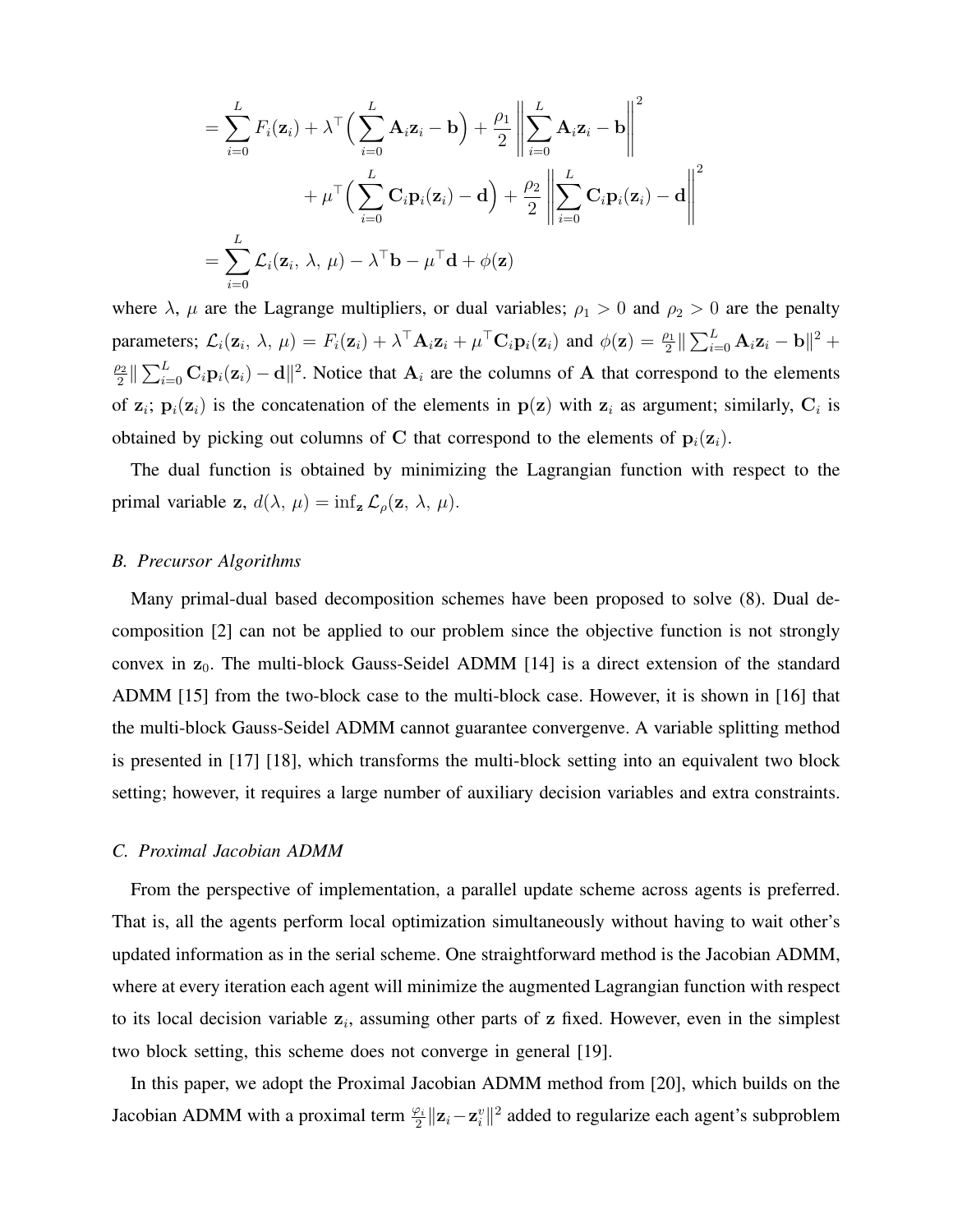for some  $\varphi_i > 0$ . The multi-block Proximal Jacobian ADMM scheme is given in Algorithm 2. At each iteration, local agents solve the local optimization problem (9) in parallel, followed by an update on the dual variables using dual ascent. The dual variables can be thought as a coordinator that facilitates the satisfaction of coupling constraints. Notice that  $i+$  and  $i-$  represent the indices before and after index  $i$ , respectively.

#### Algorithm 1 Proximal Jacobian ADMM

- 1: Initialize  $(\mathbf{z}^0, \lambda^0, \mu^0)$ , set  $v = 0$ ;
- 2: repeat
- 3: Update  $z_i$  (in parallel) according to

$$
\mathbf{z}_{i}^{v+1} = \arg\min_{\mathbf{z}_{i} \in \mathcal{Z}_{Ni}} \left( \mathcal{L}_{i}(\mathbf{z}_{i}, \lambda^{v}, \mu^{v}) + \frac{\varphi_{i}}{2} || \mathbf{z}_{i} - \mathbf{z}_{i}^{v} ||^{2} + \phi(\mathbf{z}_{i-}^{v}, \mathbf{z}_{i}, \mathbf{z}_{i+}^{v}) \right); \tag{9}
$$

4: Update  $\lambda$  and  $\mu$  according to

$$
\lambda^{v+1} = \lambda^v + \rho_1(\mathbf{A} \mathbf{z}^{v+1} - \mathbf{b});
$$
  

$$
\mu^{v+1} = \mu^v + \rho_2(\mathbf{C} \mathbf{p}(\mathbf{z}^{v+1}) - \mathbf{d});
$$

5:  $v \leftarrow v + 1$ ;

6: until some stopping criterion is satisfied.

#### Theorem 1. *(Global Convergence) Suppose the following conditions hold,*

- *1)*  $q_i(\cdot)$  *and*  $r_i(\cdot)$  *in* (3) *are linear functions in their respective argument, e.g.,*  $\mathbf{Cp}(\mathbf{z}) = \widehat{\mathbf{C}}\mathbf{z}$ *for some constant*  $\hat{C}$ *;*
- *2) the parameters in Algorithm 1 satisfy*  $\rho_1$ ,  $\rho_2 > 0$ ;
- 3)  $\varphi_i > (L-1) \left( \rho_1 || \mathbf{A}_i ||^2 + \rho_2 || \mathbf{\hat{C}}_i ||^2 \right), \quad i = 1, \dots, L.$

Then the sequence  $\{S^v = (\mathbf{z}_0^v, \dots, \mathbf{z}_L^v, \lambda^v, \mu^v)\}$  generated by Algorithm 1 converges to a fixed *point of the mapping defined by* (9)*, for*  $i = 1, \ldots, L$ .

*Proof.* See Appendix.

Parameters  $\varphi_i$  not only make such a parallel update structure possible, but also play a crucial role in the convergence. Intuitively, values of  $\varphi_i$  represents how aggressively individual agents should perform local updates: larger values indicate more conservativeness when updating local decision variables. Parameters  $\rho_1$  and  $\rho_2$  reflect the penalty on the violation of coupling constraints: larger values indicate stronger emphasis on satisfaction of the coupling constraints, but

 $\Box$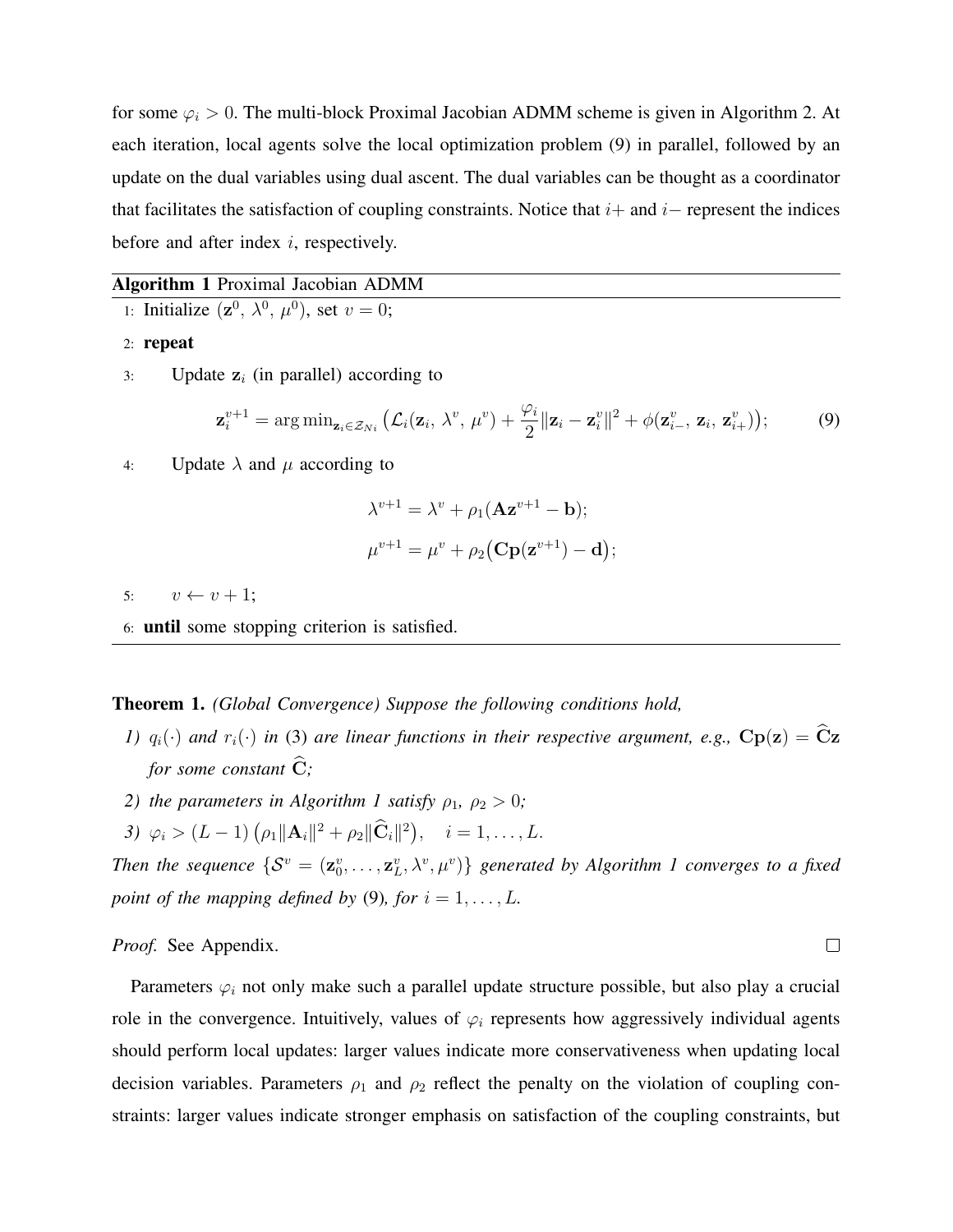potentially could result in more iterations to reach optimal solutions. It often requires some fine tuning of all parameters to obtain a desirable convergence behaviour.

#### V. CASE STUDY

The proposed method will be applied to a building control case study, which represents a class of multi-zone buildings with local control equipments (RTU, zone-dedicated VAV and opening controllable diffuser). The energy saving potential of coordination between the zones and the corresponding HVAC equipments will be explored. We will also demonstrate the effectiveness of the proposed method in deploying such an agent-based coordination strategy.



Fig. 1. Purdue Living Lab office room multi-zone thermal network structure

The case study building is the Purdue Living Lab 3 at the Center for High Performance Buildings, West Lafayette, IN, USA. The Purdue Living Lab 3 is a large open space office, whose thermal structure is given in Fig. 1. The room space is divided into three zones according to their relative distance to the south facing double facade. There is a significant load imbalance across the three zones due to different occupancy schedules, solar radiation, and couplings to the ambient through the double facade.

Cooling/heating into the room is provided by a central AHU, which receives chilled water from an air cooled chiller. It is assumed that the supply air at constant temperature goes into the room space through three overhead controllable diffusers, one for each zone. These diffusers allow continuously adjustable air flow rates. This feature provides the energy-saving potential by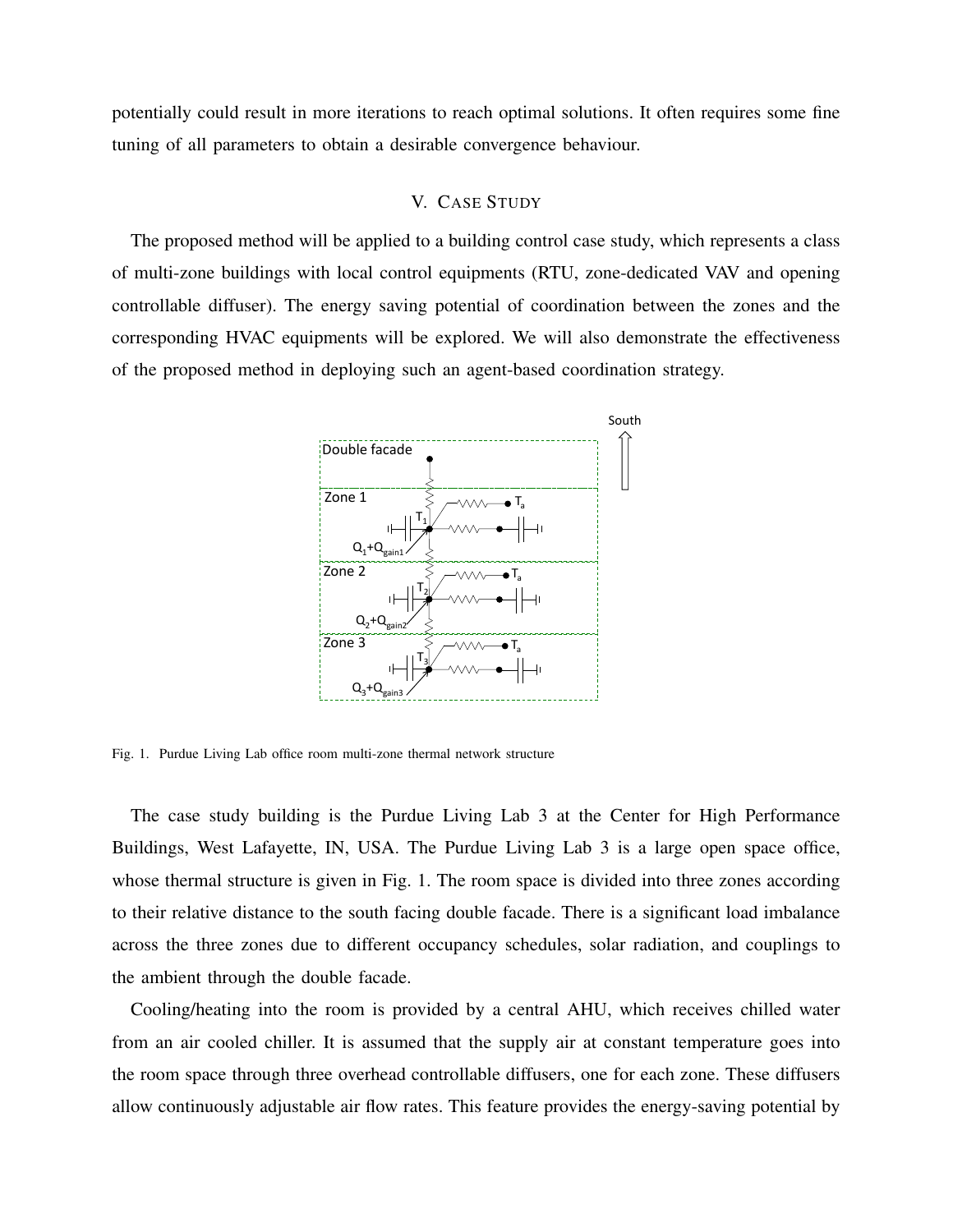coordination between zones and diffusers, utilizing couplings between zones (direct air exchange) and building's thermal storage (concrete, furnitures, etc.).

#### *A. Model Description*

*1) Envelope model:* A multi-zone thermal network linear state-space model in the form of (1) was obtained. Model parameters were estimated from building construction information. For each zone *i*,  $\mathcal{N}_i$  represents the adjacent zones, and  $\mathcal{M}_i$  is empty. The controllable input  $Q_i = u_i^+ - u_i^$ i is the total sensible cooling/heating provided to zone *i*.  $u_i^{\text{-}} \geq 0$  is the cooling energy provided by AHU through diffuser i into zone i. We assume that the supply air temperature is fixed and  $u_i^ \frac{1}{i}$  is proportional to the diffuser opening or the air flow rate.  $u_i^+ \geq 0$  is the VAV's gas reheat towards zone *i*. Local state variable  $x_i$  includes the average zone air temperature  $T_i$ , lumped wall and ceiling temperatures. The exogenous input  $w_i$  includes solar radiation, outdoor air temperature, double facade temperature and internal gains  $Q_{\text{gain},i}$  (occupancy, computers, etc.). Data of the exogenous inputs are collected during May, 2015.

*2) Objective function:* The objective function (4) characterizes the total HVAC energy bill in a prediction horizon,

$$
\sum_{k=1}^{N} \left( P_e(k) \cdot Pow\left(\sum_{i=1}^{3} u_i^-(k)\right) + P_g \cdot Gas\left(\sum_{i=1}^{3} u_i^+(k)\right) \right)
$$

where  $Pow$  is the power consumption function, fitted by a fourth order convex polynomial for every ambient temperature, and correlates the power consumption rate to the total sensible cooling. Gas denotes the gas used for the VAV reheat, which is assumed to be a linear function of  $u_i^+$  $i<sup>+</sup>$ .  $P<sub>g</sub>$  is the constant gas price, and  $P<sub>e</sub>(k)$  is the Time of Use (TOU) electricity price, which will be specified later. Notice that Gas is separable with respect to the local decision variables whereas  $Pow$  is not; thus this objective function is a special case of (4).

3) Constraints: Local constraints (2) of agent i (zone i) consist of a diffuser constraint  $u_i^-\in$  $[u_{i,\min}^-, u_{i,\max}^-]$ , which models the minimum and maximum openings of the diffuser; and a thermal comfort constraint  $T_i \in [T_{i,\text{min}}, T_{i,\text{max}}]$ .

Because the three overhead diffusers are served by the same AHU and VAV, their total air flow is bounded by the supply air flow from the AHU, or equivalently, the total sensible coolings going into the room is bounded by the AHU capacity:  $C_{\min} \le u_1^- + u_2^- + u_3^- \le C_{\max}$ . Another shared constraint captures the thermal couplings between zones. Since we have a linear thermal dynamics model, this constraint can be cast in the standard form of Section III.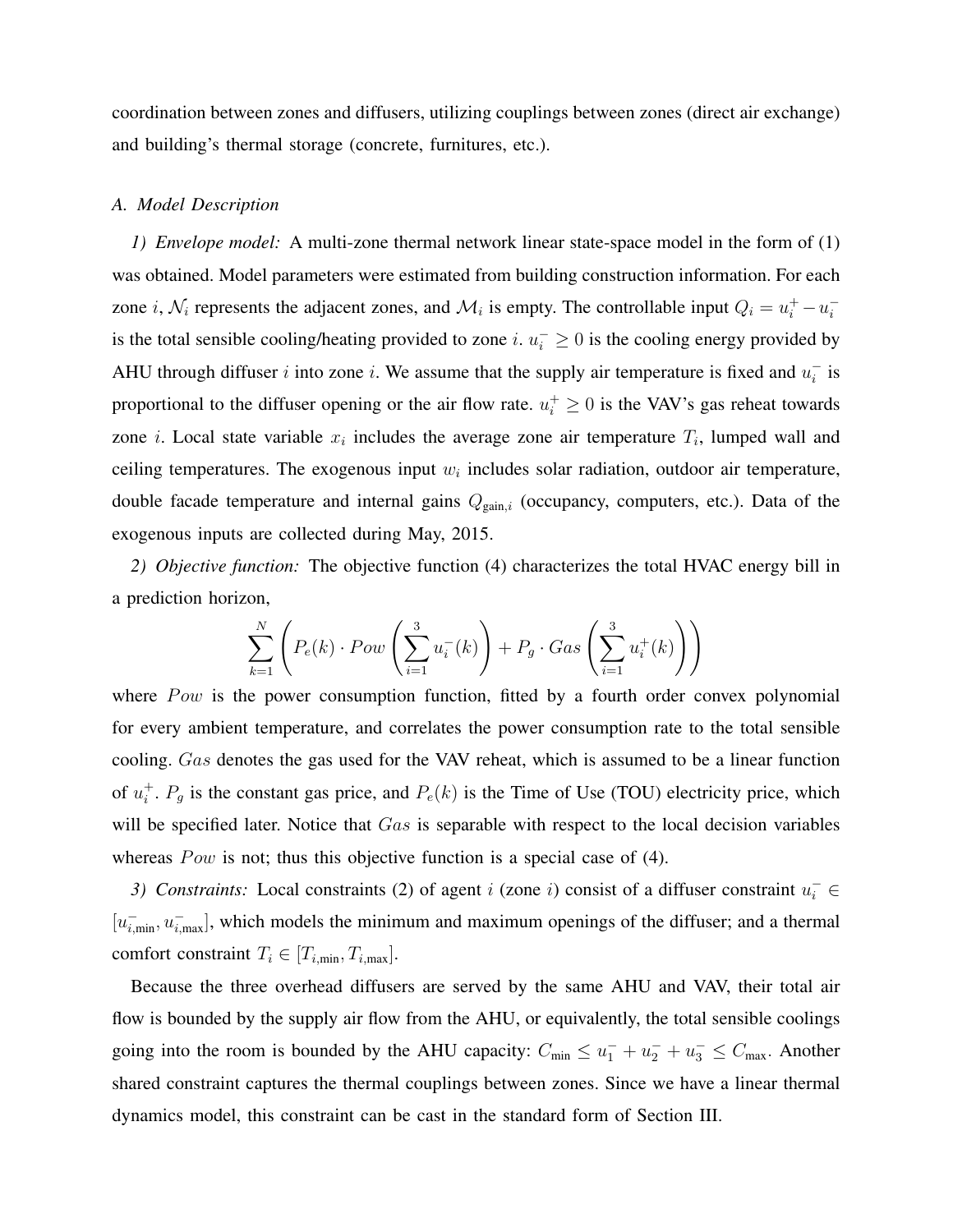Remark 2. *Notice that all the upper and lower bounds of the constraints could be time-varying, determined by either the ambient temperature or the occupancy preferences.*

#### *B. Controllers*

The performance of three different controllers will be compared: 1) baseline controller; 2) centralized MPC; 3) distributed MPC using Proximal Jacobian ADMM.

*1) Baseline controller:* A simple feedback-type controller is designed to maintain the zone temperatures at the upper/lower bounds. Each diffuser will be adjusted locally by the corresponding agent without coordinating with each other. Zone temperatures are allowed to float freely between upper and lower bounds. Whenever the temperature in zone  $i$  is about to go above the pre-specified upper bound, diffuser  $i$  opens more to maintain it at its temperature upper bound. Clearly, this greedy control strategy is not able to utilize inter-zonal coordination.

*2) Centralized MPC:* This controller solves the centralized optimization problem (5) in a receding horizon fashion, and only the first control input is applied at each step.

*3) Distributed MPC:* Three agents solve problem (8) cooperatively using Algorithm 1, and only the first control input of each agent is applied. The following stopping criterion is used:  $200 \le v \le 600$ , and  $\max(||\mathbf{z}^v - \mathbf{z}^{v-1}||, ||\mathbf{A}\mathbf{z}^v - \mathbf{b}||, ||\mathbf{C}\mathbf{z}^v - \mathbf{d}||) \le 0.001$ , where v is the iteration number.

#### *C. Simulation Setup*

TOU electricity prices are used in the simulation: \$0.1/kwh for on-peak hours (10am-17pm) and \$0.03/kwh for off-peak hours (17pm-10am). The gas price is assumed to be \$0.03/kwh. The sampling time step is 0.5h and the prediction horizon  $N = 12h$  is used for both the centalized MPC and the distributed MPC. After a three-day warm-up period, the simulation is run for 7 days. It is assumed that 9am-17pm are occupied hours. The local thermal comfort interval for each zone is assumed to be  $[21.5^{\circ}\text{C}, 23.5^{\circ}\text{C}]$  during occupied hours and  $[20.5^{\circ}\text{C}, 24.5^{\circ}\text{C}]$ during unoccupied hours. Other parameters are set to be:  $u_{i,\text{min}}^+ = 0$ ,  $u_{i,\text{max}}^+ = 2$ kw,  $u_{i,\text{min}}^- = 0$ ,  $u_{i,\text{max}}^-$  = 4kw,  $C_{\text{min}}$  = 0,  $C_{\text{min}}$  = 6kw. Optimization problems are solved numerically by CVX [21].

#### *D. Simulation Results*

The simulation results of the baseline controller, centralized MPC and distributed MPC are given in Fig. 2, Fig. 3 and Fig. 4, respectively. We only plot the first two days' zone temperature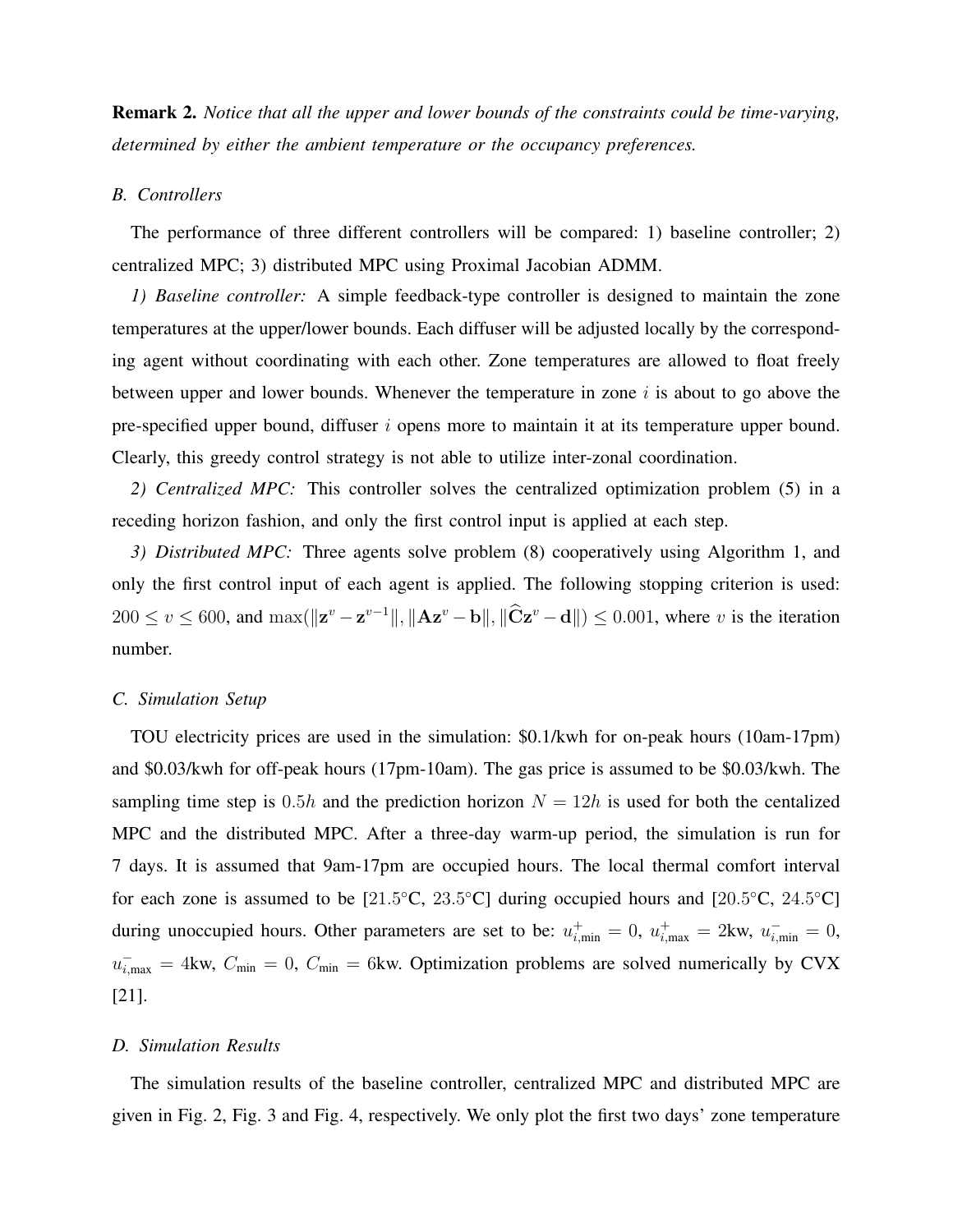and control profiles due to space limitation. The total energy bills with the three controllers are summarized in TABLE 1 with the energy saving percentages of both MPCs compared to the baseline controller marked in parentheses.

| ◝<br>ADI |  |
|----------|--|
|----------|--|

| <b>Control Strategy</b>   | Energy Consumption (\$) |
|---------------------------|-------------------------|
| <b>Baseline Conroller</b> | 91.65                   |
| Centralized MPC           | 82.35 $(10.15\%)$       |
| Distributed MPC           | 83.64 $(8.74\%)$        |

Several observations can be made based on the simulation results. Zone 1 has the highest load among all three zones during most of the days simulated, since physically it is closest to the double facade, and thus most heavily influenced by the ambient. With the baseline controller, each diffuser only focuses on its own local zone temperature in a short prediction window; thus there is no coordination between zones and the thermal storage of the building is not utilized. However, with both the centralized MPC and the distributed MPC, local agents are able to take advantage of the building's thermal storage as well as the TOU electricity pricing: agents 2 and 3 pre-cool zones 2 and 3 before 10am when the electricity price is low, in order to store extra cooling energy in the building thermal mass and release it into the room space during the peak hours. In addition, we can observe some coordination between agent 2 and agent 3 as they shift their pre-cooling peaks to different periods so that the total power level is relatively flat. The reason that agent 1 does not pre-cool zone 1 even though the three zones have similar thermal mass is that zone 1 is coupled to the double facade. If agent 1 also pre-cooled zone 1, much of the pre-cooling energy would be lost due to the coupling with double facade, resulting in a lower energy storage efficiency.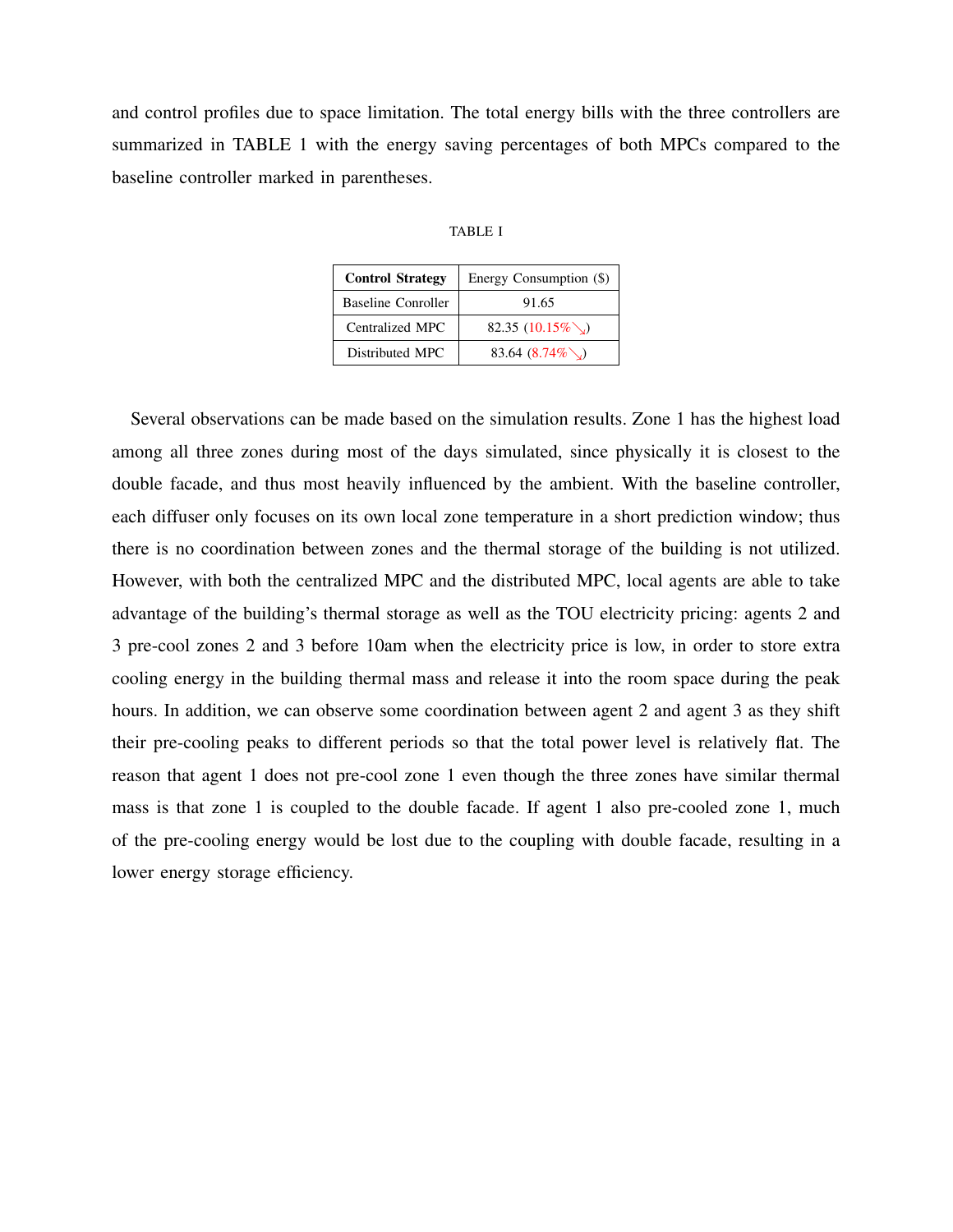

Fig. 2. Baseline controller









### *E. Computation Time*

With the stopping criteria defined in Section V.B, DMPC is able to terminate in less than 400 iterations most of the times, resulting a computation time of 3 minutes (assuming a perfectly synchronized parallel computation setting), which is much smaller than the 0.5h decision/sampling time. To further demonstrate the superiority of the proposed algorithm to the standard Gauss-Seidel ADMM, where different agents perform updates in serial instead of in parallel, we compare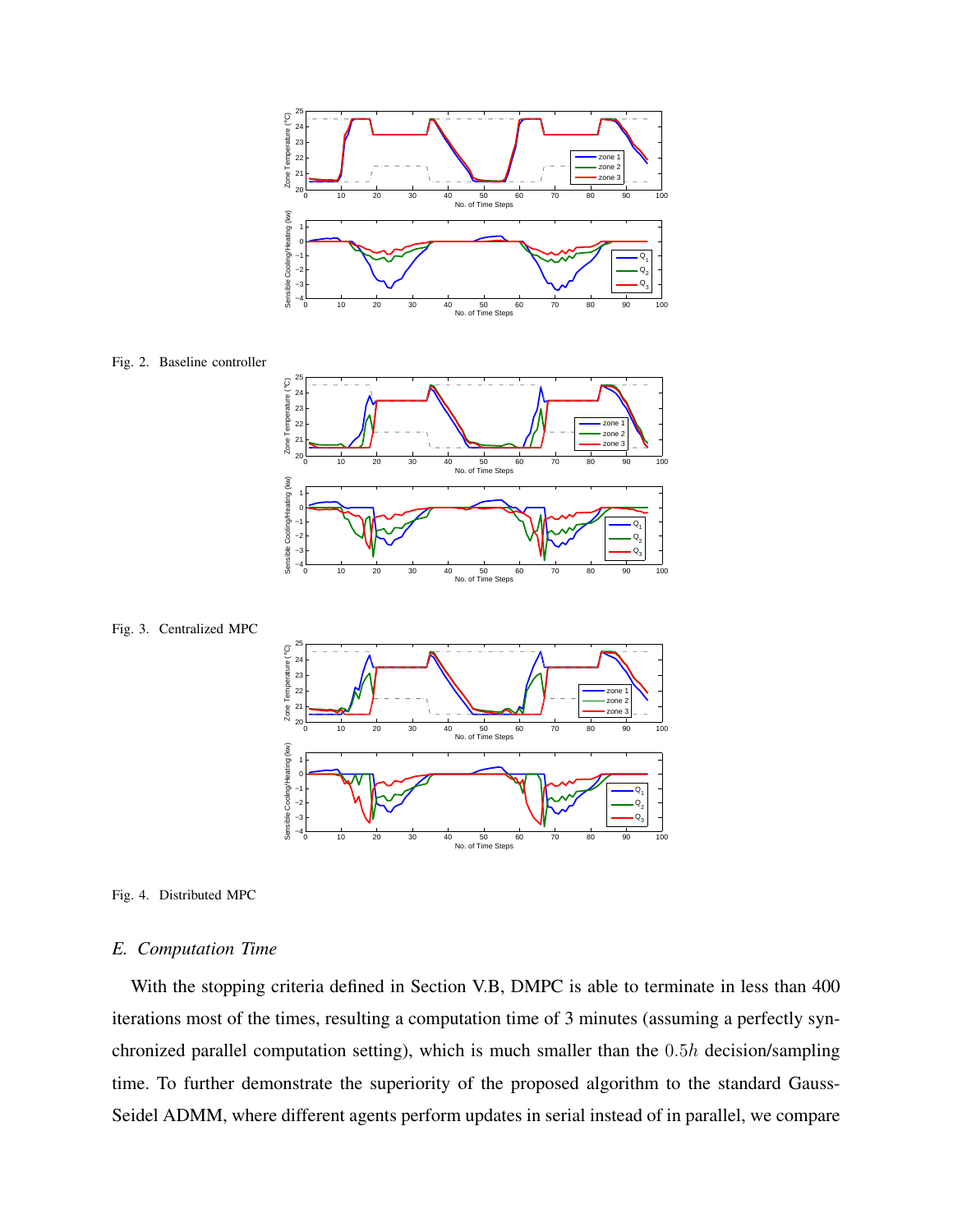their convergence speed. Specifically, we plot the maximum absolute violation of the shared equality constraints, as well as the objective function value at each iteration in Fig. 5.



Fig. 5. Convergence comparison under same  $\rho_1$  and  $\rho_2$ 

From the plots, it is noted that both algorithms achieve almost feasible solutions after approximately 100 iterations. As for the objective function values, the proposed algorithm takes about 400 iterations to converge to the optimal value, compared to 300 iterations with the serial multiblock Gauss-Seidel ADMM. However, if implemented in a truly parallel scheme and ignoring communication overheads, the proposed algorithm will take much less time to converge. And as the number of agent increases, this advantage will become increasingly more significant.

Finally, for this particular case study, the proposed distributed solution does not outperform the centralized MPC in terms of convergence/computation time due to the relatively small scale of the problem and the very strong couplings (in the thermal dynamics and cost functions). However, many real life building control problems have significantly larger size, which makes the centralized problem very difficult or even impossible to solve. In comparison, with the distributed solution, a central coordinator only needs to update the dual variable without solving any optimization problem, making the DMPC scheme much more scalable to problem size.

# VI. CONCLUSION

This paper presents a DMPC framework via the Proximal Jacobian ADMM method for building control applications. The proposed framework can be applied to solve a class of problems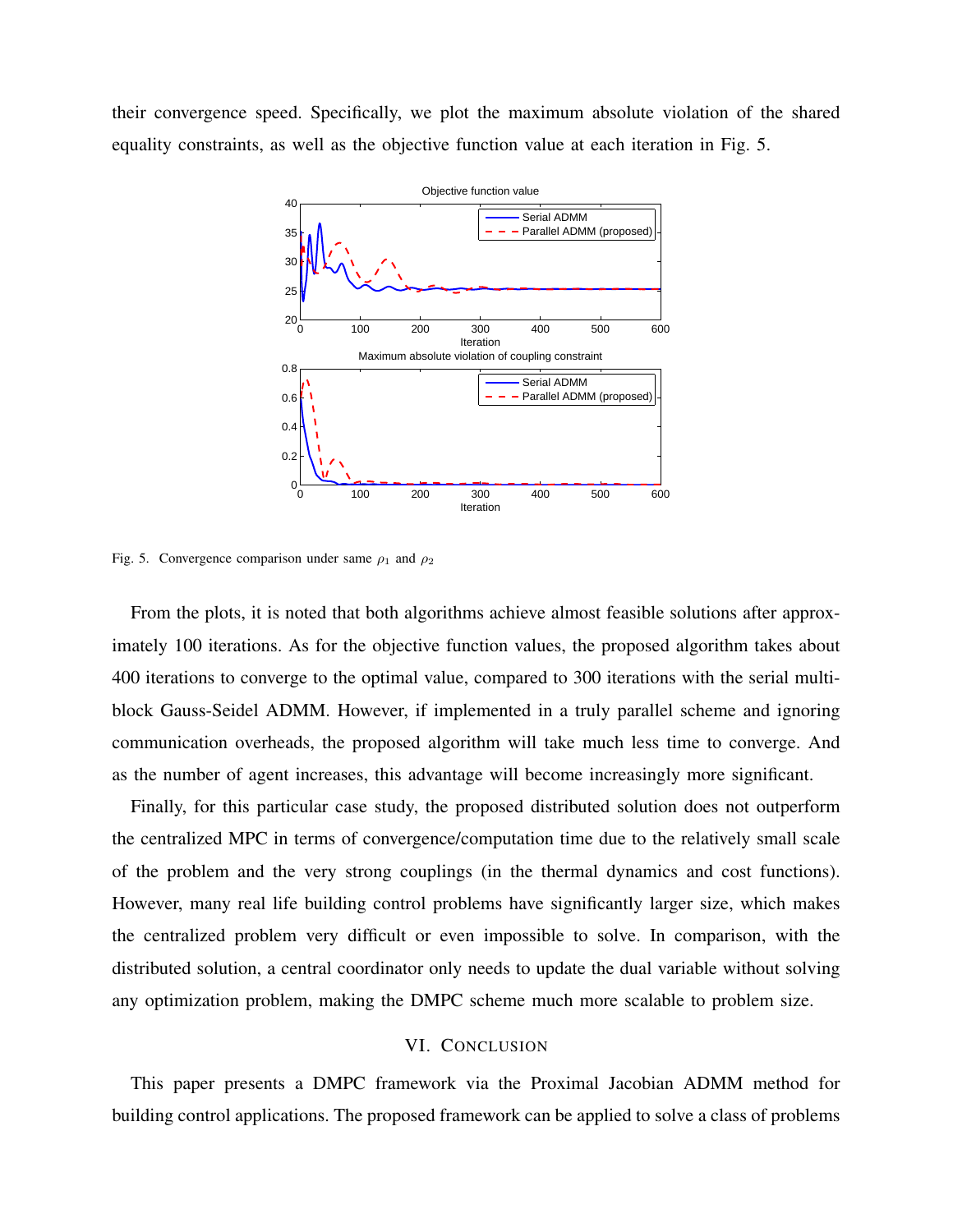involving multi-zone buildings served by multiple HVAC equipment. The distributed solution method using Proximal Jacobian ADMM leads to an agent-based parallel updating scheme with guaranteed convergence. The case study for the HVAC energy minimization of a multi-zone building not only demonstrates the effectiveness of the proposed DMPC solution, but also shows the benefit of coordination between zones and their local control equipment. Future directions include incorporating demand charges into the objective function and investigating more realistic case studies.

#### VII. APPENDIX

Proof of Theorem 1. This proof is based on the work in [20], with some modifications.

Assumption 1.  $S^* = (\mathbf{z}_0^*, \dots, \mathbf{z}_L^*, \lambda^*, \mu^*)$  *is a solution to problem* (8)*, thus satisfies its KKT condition.*

*Proof.* First write out the first order optimality condition of the unconstrained strongly convex optimization problem (9),

$$
\mathbf{s}_{i1} = -\mathbf{A}_{i}^{\top} \left( \lambda^{v} + \rho_{1} \left( \mathbf{A}_{i} \mathbf{z}_{i}^{v+1} + \sum_{j \neq i} \mathbf{A}_{j} \mathbf{z}_{j}^{v} - \mathbf{b} \right) \right) \n- \widehat{\mathbf{C}}_{i}^{\top} \left( \mu^{v} + \rho_{2} \left( \widehat{\mathbf{C}}_{i} \mathbf{z}_{i}^{v+1} + \sum_{j \neq i} \widehat{\mathbf{C}}_{j} \mathbf{z}_{j}^{v} - \mathbf{d} \right) \right) + \varphi_{i} (\mathbf{z}_{i}^{v} - \mathbf{z}_{i}^{v+1}) \in \partial \widehat{F}_{i} (\mathbf{z}_{i}^{v+1}), \qquad (10)
$$

where  $\hat{F}_i = F_i + I_{\mathcal{Z}_{Ni}}$ , and  $I_{\mathcal{Z}_{Ni}}(z_i)$  is a convex indicator function that takes the value of 0 if  $z_i$ is inside  $\mathcal{Z}_{Ni}$ ,  $+\infty$  othewise. By Assumption 2,  $(\mathbf{z}_0^*, \dots, \mathbf{z}_L^*, \lambda^*, \mu^*)$  satisfies the KKT condition of problem (8),

$$
\mathbf{s}_{i2} = -\mathbf{A}_{i}^{\top} \lambda^{*} - \widehat{\mathbf{C}}_{i}^{\top} \mu^{*} \in \partial \widehat{F}_{i}(\mathbf{z}_{i}^{*}), \quad i = 0, 1, ..., L,
$$
  
\n
$$
\mathbf{A}\mathbf{z}^{*} = \mathbf{b}, \quad \widehat{\mathbf{C}}\mathbf{z}^{*} = \mathbf{d}.
$$
 (11)

Observing (10) and (11), from the monotonicity property of subdifferential of convex functions, one has

$$
(\mathbf{s}_{i1} - \mathbf{s}_{i2})^{\top} (\mathbf{z}_{i}^{v+1} - \mathbf{z}_{i}^{*}) \ge 0,
$$
\n(12)

Notice  $\lambda^{v+1} = \lambda^v + \rho_1(\mathbf{A}\mathbf{z}^{v+1} - \mathbf{b})$ , and  $\mu^{v+1} = \mu^v + \rho_2(\hat{\mathbf{C}}\mathbf{z}^{v+1} - \mathbf{d})$ . Rewrite  $\mathbf{s}_{i1}$  in terms of  $\lambda^{v+1}$  and  $\mu^{v+1}$ , then plug  $s_{i1}$  and  $s_{i2}$  in to (12), one obtains

$$
-\left(\lambda^{v+1}-\lambda^*+\rho_1\sum_{j\neq i}\mathbf{A}_j\big(\mathbf{z}_j^v-\mathbf{z}_j^{v+1}\big)\right)^{\top}\mathbf{A}_i(\mathbf{z}_i^{v+1}-\mathbf{z}_i^*)
$$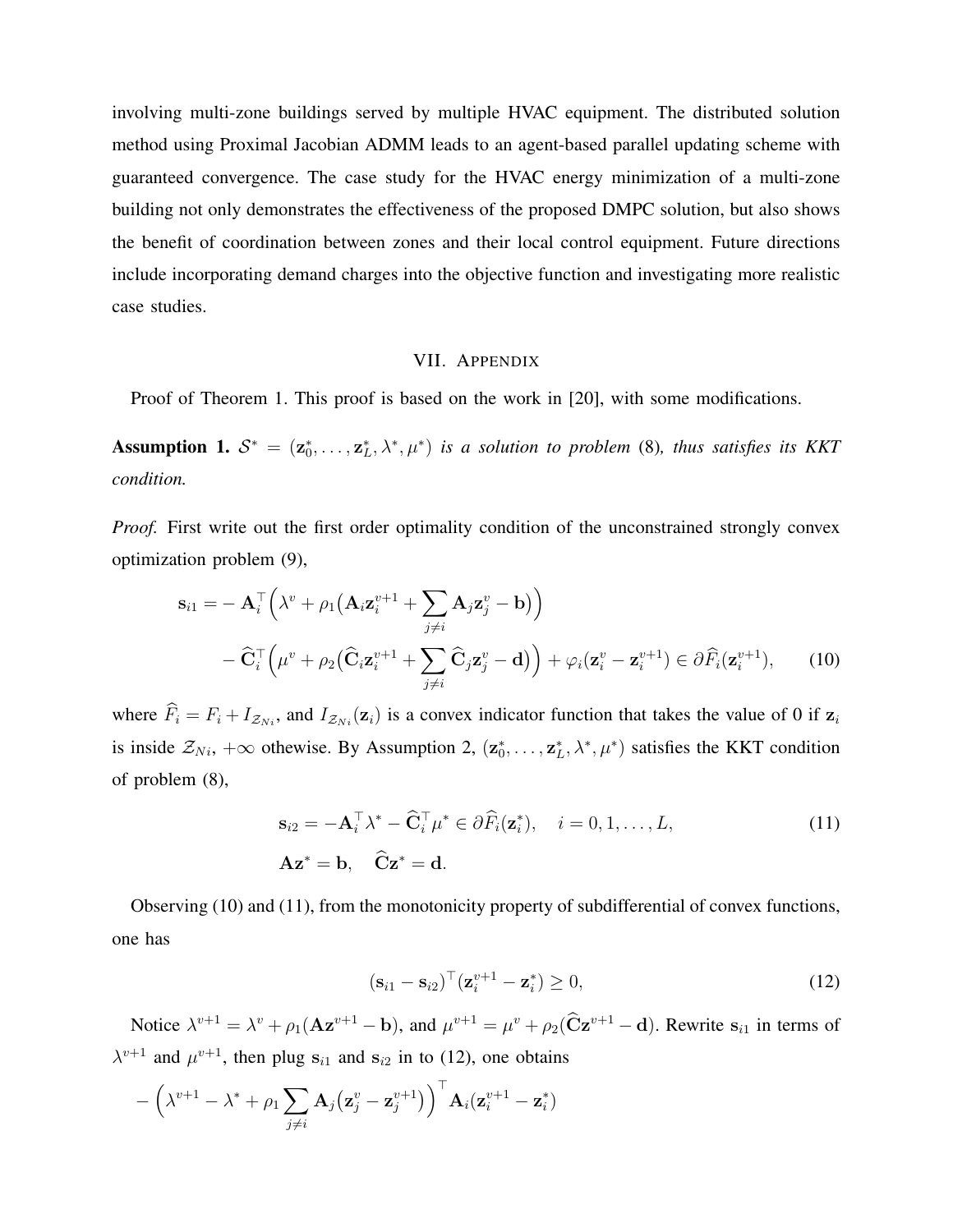$$
-\left(\mu^{v+1}-\mu^*+\rho_2\sum_{j\neq i}\widehat{\mathbf{C}}_j\big(\mathbf{z}_j^v-\mathbf{z}_j^{v+1}\big)\right)^{\top}\widehat{\mathbf{C}}_i(\mathbf{z}_i^{v+1}-\mathbf{z}_i^*)+\varphi_i(\mathbf{z}_i^v-\mathbf{z}_i^{v+1})^{\top}(\mathbf{z}_i^{v+1}-\mathbf{z}_i^*)\geq 0.
$$

The above inequality holds true for all  $i = 0, 1, \ldots, L$ . Sum up the inequalities for all i and use the facts that  $\sum_{j\neq i} \mathbf{A}_j (\mathbf{z}^v_j - \mathbf{z}^{v+1}_j)$  $\left(\mathbf{z}^{v} - \mathbf{z}^{v+1}\right) - \mathbf{A}_i\big(\mathbf{z}^{v}_i - \mathbf{z}^{v+1}_i\big)$  $\binom{v+1}{i}$  and  $\sum_{j\neq i} \widehat{\mathbf{C}}_j (\mathbf{z}_j^v - \mathbf{z}_j^{v+1})$  $j^{v+1}) =$  $\widehat{\textbf{C}}\big(\mathbf{z}^{v}-\mathbf{z}^{v+1}\big) - \widehat{\textbf{C}}_i \big(\mathbf{z}^{v}_i-\mathbf{z}^{v+1}_i$  $i^{v+1}$ ), one obtains

$$
-(\lambda^{v+1} - \lambda^*)^{\top} \mathbf{A} (\mathbf{z}^{v+1} - \mathbf{z}^*) - (\mu^{v+1} - \mu^*)^{\top} \widehat{\mathbf{C}} (\mathbf{z}^{v+1} - \mathbf{z}^*)
$$
  
+ 
$$
\sum_{i=0}^{L} (\mathbf{z}_i^v - \mathbf{z}_i^{v+1})^{\top} (\varphi_i \mathbf{I} + \rho_1 \mathbf{A}_i^{\top} \mathbf{A}_i + \rho_2 \widehat{\mathbf{C}}_i^{\top} \widehat{\mathbf{C}}_i) (\mathbf{z}_i^{v+1} - \mathbf{z}_i^*)
$$
  
- 
$$
(\mathbf{z}^v - \mathbf{z}^{v+1})^{\top} (\rho_1 \mathbf{A}^{\top} \mathbf{A} + \rho_2 \widehat{\mathbf{C}}^{\top} \widehat{\mathbf{C}}) (\mathbf{z}^{v+1} - \mathbf{z}^*) \ge 0.
$$
 (13)

Notice that  $\mathbf{A}(\mathbf{z}^{v+1} - \mathbf{z}^*) = \mathbf{A}\mathbf{z}^{v+1} - \mathbf{b} = \frac{1}{\omega}$  $\frac{1}{\rho_1}(\lambda^{v+1} - \lambda^v)$ , and  $\hat{C}(z^{v+1} - z^*) = \hat{C}z^{v+1} - d =$ 1  $\frac{1}{\rho_2}(\mu^{v+1}-\mu^v)$ . Substitute them into (13) and re-arrange terms yields

$$
\frac{1}{\rho_{1}}(\lambda^{v} - \lambda^{v+1})^{\top}(\lambda^{v+1} - \lambda^{*}) + \frac{1}{\rho_{2}}(\mu^{v} - \mu^{v+1})^{\top}(\mu^{v+1} - \mu^{*}) \n+ \sum_{i=0}^{L} (\mathbf{z}_{i}^{v} - \mathbf{z}_{i}^{v+1})^{\top}(\varphi_{i} \mathbf{I} + \rho_{1} \mathbf{A}_{i}^{\top} \mathbf{A}_{i} + \rho_{2} \widehat{\mathbf{C}}_{i}^{\top} \widehat{\mathbf{C}}_{i}) (\mathbf{z}_{i}^{v+1} - \mathbf{z}_{i}^{*}) \n\geq -(\mathbf{z}^{v} - \mathbf{z}^{v+1})^{\top} (\mathbf{A}^{\top}(\lambda^{v} - \lambda^{v+1}) + \widehat{\mathbf{C}}^{\top}(\mu^{v} - \mu^{v+1})) \n\geq -\frac{1}{2} \sum_{i=0}^{L} (\frac{\rho_{1}}{\kappa_{i}} \|\mathbf{A}_{i}(\mathbf{z}_{i}^{v} - \mathbf{z}_{i}^{v+1})\|^{2} + \frac{\kappa_{i}}{\rho_{1}} \|\lambda^{v} - \lambda^{v+1}\|^{2}) \n- \frac{1}{2} \sum_{i=0}^{L} (\frac{\rho_{2}}{\kappa_{i}} \|\widehat{\mathbf{C}}_{i}(\mathbf{z}_{i}^{v} - \mathbf{z}_{i}^{v+1})\|^{2} + \frac{\kappa_{i}}{\rho_{2}} \|\mu^{v} - \mu^{v+1}\|^{2}) \n= \frac{-\sum_{i=0}^{L} \kappa_{i}}{2\rho_{1}} \|\lambda^{v} - \lambda^{v+1}\|^{2} + \frac{-\sum_{i=0}^{L} \kappa_{i}}{2\rho_{2}} \|\mu^{v} - \mu^{v+1}\|^{2} \n- \sum_{i=0}^{L} (\frac{\rho_{1}}{2\kappa_{i}} \|\mathbf{A}_{i}(\mathbf{z}_{i}^{v} - \mathbf{z}_{i}^{v+1})\|^{2}) - \sum_{i=0}^{L} (\frac{\rho_{2}}{2\kappa_{i}} \|\widehat{\mathbf{C}}_{i}(\mathbf{z}_{i}^{v} - \mathbf{z}_{i}^{v+1})\|^{2})
$$
\n

The last inequality in (14) is due to the traingle inequality.

Define  $P_{\mathbf{z}} = \text{diag}(\varphi_0 \mathbf{I} + \rho_1 \mathbf{A}_0^{\top} \mathbf{A}_0 + \rho_2 \hat{\mathbf{C}}_0^{\top} \hat{\mathbf{C}}_0, \dots, \varphi_L \mathbf{I} + \rho_1 \mathbf{A}_L^{\top} \mathbf{A}_L + \rho_2 \hat{\mathbf{C}}_L^{\top} \hat{\mathbf{C}}_L) \succ 0$ , and  $P = \text{diag}(P_{\mathbf{z}}, \frac{1}{q_{\text{B}}}$  $\frac{1}{\rho_1}, \frac{1}{\rho_2}$  $\frac{1}{p_2}$   $>$  0. Then we calculate the difference of two consecutive elements in the sequence  $\mathcal{P}^v = \|\mathcal{S}^v - \mathcal{S}^*\|_P^2$ ,

$$
\|\mathcal{S}^{v} - \mathcal{S}^{*}\|_{P}^{2} - \|\mathcal{S}^{v+1} - \mathcal{S}^{*}\|_{P}^{2} = \|\mathcal{S}^{v} - \mathcal{S}^{v+1}\|_{P}^{2} + 2(\mathcal{S}^{v} - \mathcal{S}^{v+1})^{\top} P (\mathcal{S}^{v+1} - \mathcal{S}^{*}).
$$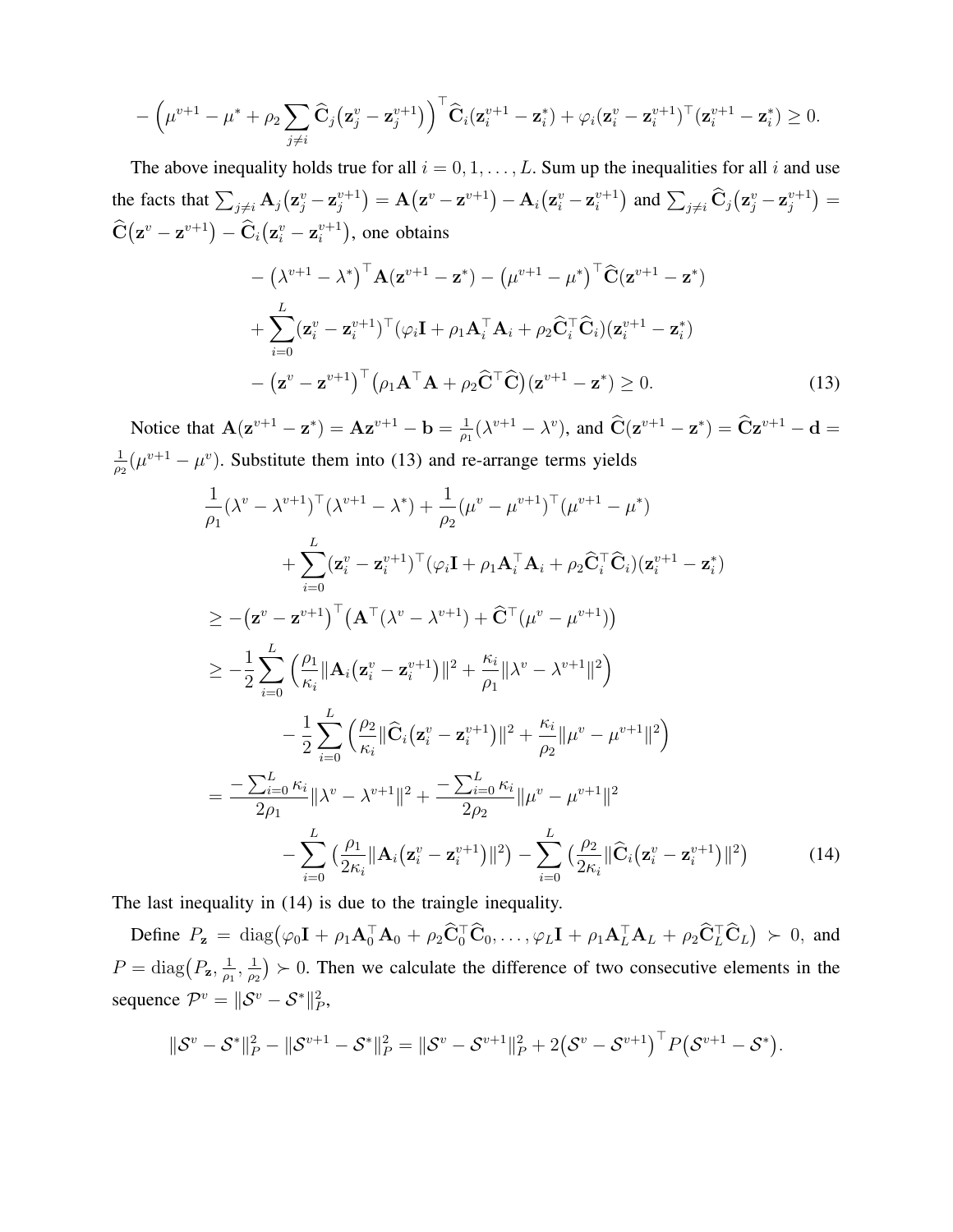Notice that  $(S^v - S^{v+1})^\top P(S^{v+1} - S^*)$  is the first term (most left hand side) of inequality (14), after simple manipulations one obtains

$$
\|\mathcal{S}^{v} - \mathcal{S}^{*}\|_{P}^{2} - \|\mathcal{S}^{v+1} - \mathcal{S}^{*}\|_{P}^{2} \geq \sum_{i=0}^{L} (\mathbf{z}_{i}^{v} - \mathbf{z}_{i}^{v+1})^{\top}
$$
  

$$
\left(\varphi_{i}\mathbf{I} + \left(1 - \frac{1}{\kappa_{i}}\right)\left(\rho_{1}\mathbf{A}_{i}^{\top}\mathbf{A}_{i} + \rho_{2}\widehat{\mathbf{C}}_{i}^{\top}\widehat{\mathbf{C}}_{i}\right)\right)(\mathbf{z}_{i}^{v} - \mathbf{z}_{i}^{v+1})
$$
  

$$
+ \left(1 - \sum_{i=0}^{L} \kappa_{i}\right)\left(\frac{1}{\rho_{1}}\|\lambda^{v} - \lambda^{v+1}\|^{2} + \frac{1}{\rho_{2}}\|\mu^{v} - \mu^{v+1}\|^{2}\right),
$$

If we assume  $\kappa_i < \frac{1}{L}$  $\frac{1}{L}$ , then  $1-\sum_{i=0}^{L} \kappa_i > 0$ . And the assumption  $\varphi_i > (L-1)(\rho_1 || \mathbf{A}_i ||^2 + \rho_2 ||\mathbf{\hat{C}}_i ||^2)$ implies  $\varphi_i \mathbf{I} + \left(1 - \frac{1}{\kappa}\right)$  $\frac{1}{\kappa_i}$ )  $(\rho_1 \mathbf{A}_i^{\top} \mathbf{A}_i + \rho_2 \hat{\mathbf{C}}_i^{\top} \hat{\mathbf{C}}_i) \succ \mathbf{0}$ . Therefore,

$$
\|\mathcal{S}^v - \mathcal{S}^*\|_P^2 - \|\mathcal{S}^{v+1} - \mathcal{S}^*\|_P^2 \ge \beta \|\mathcal{S}^v - \mathcal{S}^{v+1}\|_P^2.
$$
 (15)

for some  $\beta > 0$ . Sum up inequality (15) for all v yields

$$
\sum_{v=0}^{\infty} \|\mathcal{S}^v - \mathcal{S}^{v+1}\|_P^2 \leq \frac{1}{\beta} ( \|\mathcal{S}^0 - \mathcal{S}^*\|_P^2 - \|\mathcal{S}^{\infty} - \mathcal{S}^*\|_P^2 ) \leq \frac{1}{\beta} \|\mathcal{S}^0 - \mathcal{S}^*\|_P^2,
$$

which means that the sequence  $\mathcal{Q}^v = \sum ||\mathcal{S}^v - \mathcal{S}^{v+1}||_P^2$  is monotonically increasing and upper bounded. Therefore,  $\mathcal{Q}^v$  converges  $\lim_{v\to\infty} \|\mathcal{S}^v - \mathcal{S}^{v+1}\|_P^2 = 0.$ 

In addition, (15) tells us  $\mathcal{P}^v = ||\mathcal{S}^v - \mathcal{S}^*||_P^2$  is a monotonically decreasing sequence, and this sequence is bounded below by 0. Thus,  $\|\mathcal{S}^v - \mathcal{S}^*\|_P^2$  also converges (not necessarily to 0). Then,  $S<sup>v</sup>$  converges to a fixed point of the mapping defined by (9).  $\Box$ 

#### **REFERENCES**

- [1] J. Maestre, D. M. De La Pena, E. Camacho, and T. Alamo, "Distributed model predictive control based on agent negotiation," *Journal of Process Control*, vol. 21, no. 5, pp. 685–697, 2011.
- [2] Y. Wakasa, M. Arakawa, K. Tanaka, and T. Akashi, "Decentralized model predictive control via dual decomposition," in *Decision and Control, 2008. CDC 2008. 47th IEEE Conference on*. IEEE, 2008, pp. 381–386.
- [3] F. Farokhi, I. Shames, and K. H. Johansson, *Distributed MPC via dual decomposition and alternative direction method of multipliers*. Springer, 2014.
- [4] I. Necoara, D. Doan, and J. A. Suykens, "Application of the proximal center decomposition method to distributed model predictive control," in *Decision and Control, 2008. CDC 2008. 47th IEEE Conference on*. IEEE, 2008, pp. 2900–2905.
- [5] J.-H. Hours and C. N. Jones, "A parametric nonconvex decomposition algorithm for real-time and distributed nmpc," *IEEE Transactions on Automatic Control*, vol. 61, no. 2, pp. 287–302, 2016.
- [6] D. Groß and O. Stursberg, "On the convergence rate of a jacobi algorithm for cooperative distributed mpc," in *52nd IEEE Conference on Decision and Control*. IEEE, 2013, pp. 1508–1513.
- [7] R. Scattolini, "Architectures for distributed and hierarchical model predictive control–a review," *Journal of Process Control*, vol. 19, no. 5, pp. 723–731, 2009.